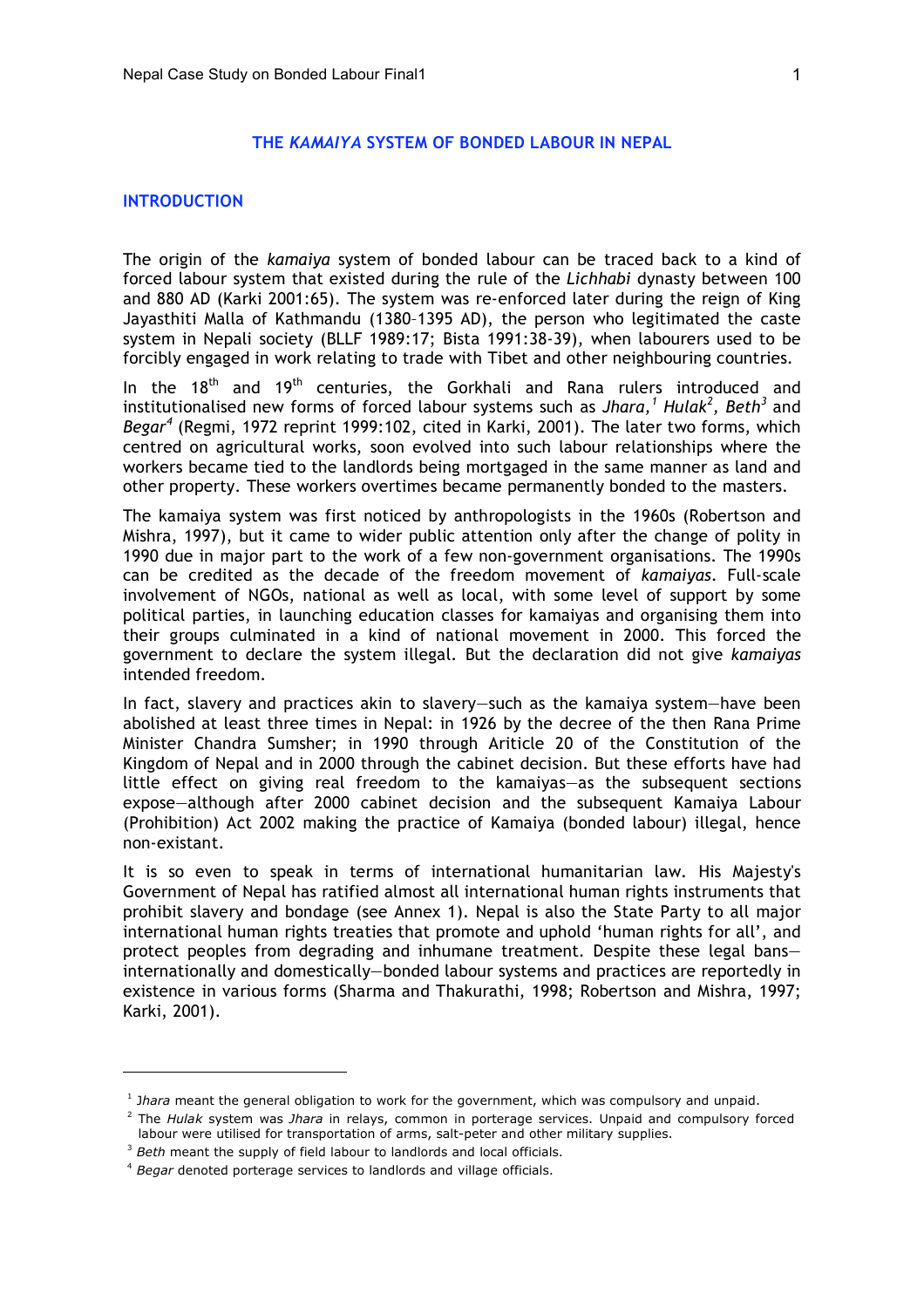This study is however limited to bonded labour in the kamaiya system prevalent in Banke, Bardiya, Kailali, Kanchanpur and Dang of Mid and Far Western Region of Nepal (See Annex 1 for the Map showing the communities holding bonded labourers).

#### **DEFINITIONS**

#### 'Bonded Labour'

Unlike a free labourer, who can enter or withdraw from the labour market at will, a bonded labourer cannot control their labour power due to politico-ideological constraint or extra-economic coercions (Brass 1999:10). In the context of Nepal, however, due to diversities in its nature, areas of coverage and socio-economic and cultural dimensions there is no consensus in defining bonded labour (Karki 2001: 67). Ojha (2000:38) complements Karki's argument when he claims that the liberation of bonded labourer had been foiled due to the absence of an appropriate definition of bonded labourer". Kevin Bales, an expert on contemporary forms of slavery, argues that even the United Nations' definition of bonded labour is contradictory (The Kathmandu Post, 6 January 2000).

The United Nations Supplementary Conventions on the Abolition of Slavery, the Slave Trade, and Institutions and Practices Similar to Slavery (1956) defines bonded labour in two broad categories (a) as **debt bondage**—the status or condition arising from a pledge by a debtor of his personal services or of those of a person under his control as security for a debt; and (b) as **serfdom—**the condition or status of a tenant who is by law, custom or agreement bound to live and labour on land belonging to another person and to render some determinate service to such other person, whether for reward or not, and is not free to change his status (United Nations 1994:210).

The Ministry of Labour and Social Welfare of His Majesty's Government of Nepal (1984:6) defines bonded labour as "a person working in the fields for a land owner, looking after his animals and doing other agricultural works in landlords' fields and in his household chores, incessantly either taking or not taking loans from the landowner, can be considered a bonded labourer". This definition concentrates on a bonded labour system for domestic chores and agricultural practices only. But it does not address the conditions that force a person to surrender, what Kevin Bales (ibid) says, as "labour power" and "self determinism" thereby making them bonded to others. By this wider definition, bonded labour goes beyond agriculture and stipulates all kinds of forced labour practices. Brass (1999: 297) has, in his study of 'unfree labour' in India and Peru, conceptualised bonded labour as a process of deproletarianisation, or the decommodification of labour-power that its owner had earlier offered for sale in an already-existing market for this particular commodity. Following this, bonded labourers are the workers who previously commodified their own labour-power, and thus ceased to be part of a prolatariat.

#### **Kamaiya**

The Nepali dictionary meaning of *Kamaiya* is "a hard tiller of land, earner, manly (strong/courageous) or obedient person; one who is hired along with his family in other's land by borrowing in cash or kind from the landowner or a peasant equivalent to him". According to Turner (1992, cited in Subedi 1999:4), "the *Kamaiyas* are those courageous, bold, laborious and energetic labourers or so-called farmers who work with their families in the farms of landlords instead of getting some cash amount or grain". These definions are simplistic; they do not explain the element of exploitation and unequal social relations that force a person to give up their freedom. Karki (2001:70) addresses this lacking when he defines kamaiyas as "rural labourers forced to work by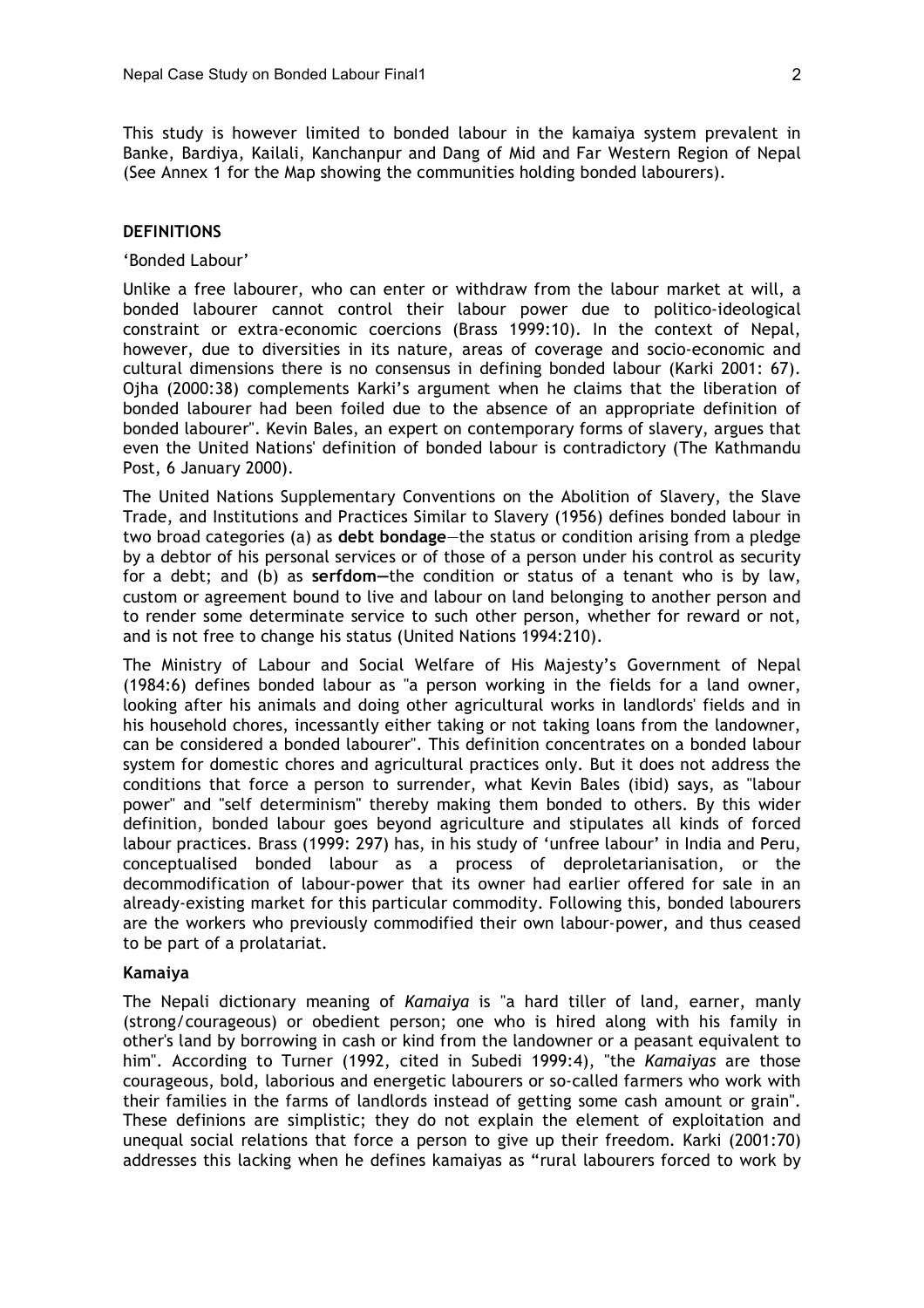an existing socio-economic and political relationship in demeaning conditions, and used as virtually unpaid labour for the cultivation of land and other domestic activities."

The term *Kamaiya* refers to a particular form of labour relationship. Within the system, there are other names that define a number of other roles specific to gender and age. Kamaiya is a farm labourer serving a master, a landlord in particular, in repayment of a loan taken in advance by himself or his forefathers. His spouse known as *Bukrahi* accompanies him in farm works. She is also responsible for domestic chores of the master. Since it is difficult to find a master without a *Bukrahi* (Karki 2001), a *Kamaiya* is expected to present his elder or younger sister, mother, brother's wife, or any female of the family as a *Bukrahi*. Therefore, in a common understanding, a male and associated female (as a pair) are counted as *Kamaiya*.

Kamaiya children, who generally work as animal herders, are known as *Gaibar* if they herd cattle. Those who herd buffalos are called *Bhainsbar* and those who take care of goats are called *Chegar*. Similarly, female children workig as domestic servants of the landlords are known as *Kamlahari* (Sharma and Thakurathi 1998:1-3).

In addition to the kamaiya system, researchers have identified other forms of bonded labour systems in construction and manufacturing industries such as the brick, carpet and garment industries (Karki 2001). The worst amongst them, and widely known and reported, is however the *Kamaiya system* prevalent in the agricultural system of Nepal.

On the surface, the *Kamaiya* system is a contractual agreement for a year contracted in *Maghi* (approximately on the 14<sup>th</sup> of January) between the landowner and an agricultural labourer, where labour is exchanged for payment in nominal cash or kind. Theoretically, at that time, both parties may agree or refuse to enter the contract. They both have the choice to make the agreement, but in practice bonded labourers do not have this freedom of choice. They are forced by social, economic, political and other compulsions to accept the agreement with any conditions dictated by their masters. The *Kamaiya* system also allows landlords to buy and sell one or more *Kamaiyas*. The debt attached to a *Kamaiya* passes on to his son and grandson in case of his death prior to the complete repayment of the loan.

### **THE ORIGIN OF THE** *KAMAIYA* **SYSTEM**

The term *Kamaiya* descends from the dialect of the *Tharu* ethnic group. According to local wisdom, the word '*Kamaiya'* originates from *'Kam'*, which refers to 'work'. In a *Tharu* parlance, the term is used as a synonym for hardworking hired farm labour. There is a claim that before the eradication of malaria in the Tarai (pre-1951 period), cultivable lands were abundant and population was relatively small. During those days, when a working man or woman of a family would die, there was a trend of hiring a man or woman from another family to compensate the loss of labour. Over time, this genial practice changed into the forced labour system called *Kamaiya*.

But, according to BASE (1995:4), the large influx of hill migrants into the Tarai following the eradication of malaria in the Tarai region, marginalized traditionally landowning *Tharu* people by occupying their lands. The Tharus lost the land-resources they had nurtured to the migrants who used to maintain a close tie with the then power centre of the state. The *Tharus* had no records of the land they were cultivating. Using their political power, the newcommers registered the land—the land of *Tharus—*in their name forcing the original masters to work for their newly captured land. According to a Tharu village elder (cited by Karki 2001:71), the *Kamaiya* system developed from a customary practice of obtaining a "helping hand for family business" that was gradually replaced by a 'patron-client' relationship as state-led land grants were intensified. This is how inequality became structured, with one person as the *Jamindar* and the other as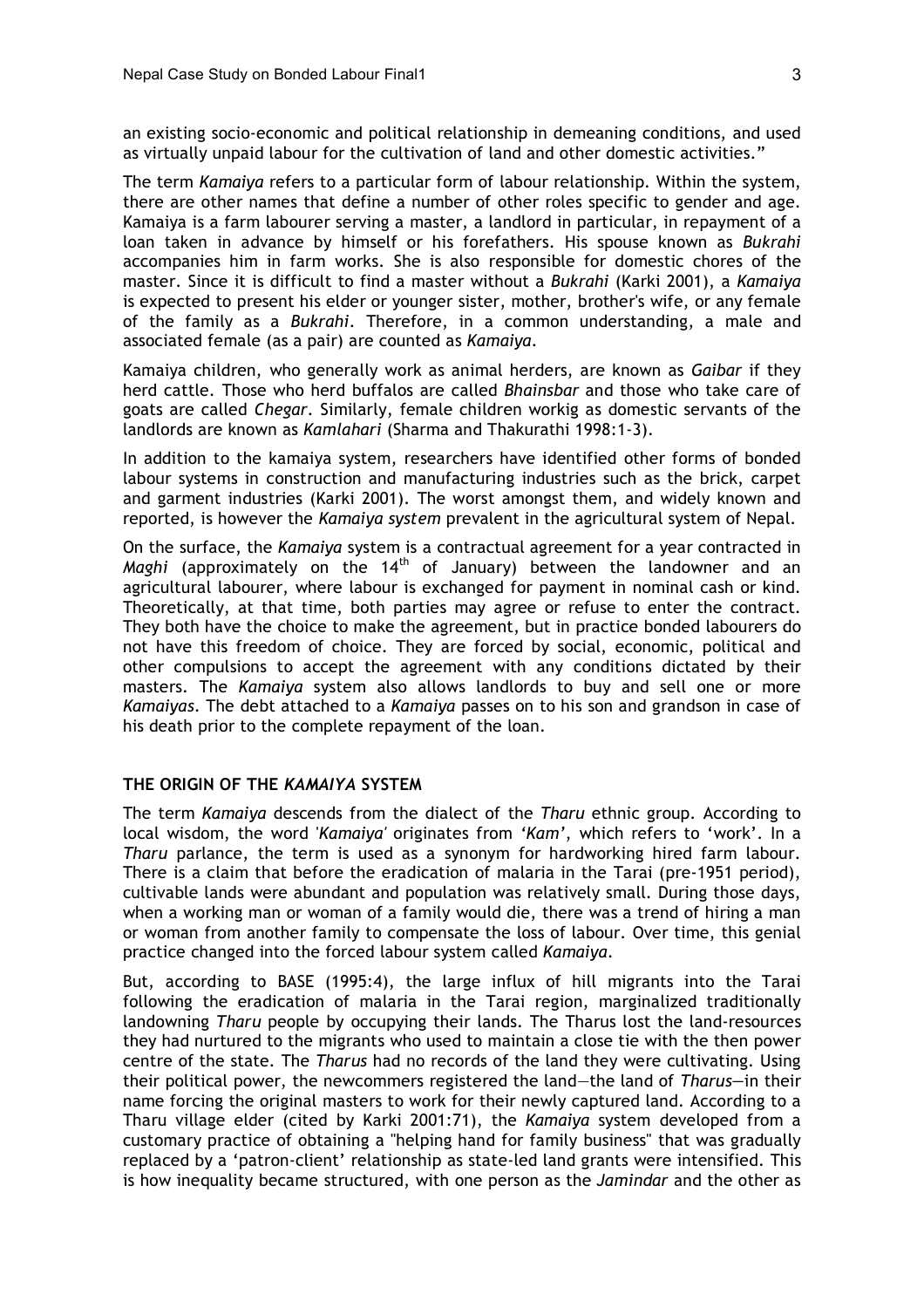*Kamaiya* bonded labourer, bonded by indebtedness to the landowner and bonded by unequal social relations to sell labour in lieu of the loan taken for sustaining a minimum livelihood. Over time the social relations of production and reproduction helped develop the *Kamaiya* system in its present form, in the form of 'pure' bonded labour (Paudel and Niraula 1998:6-7).

However, *Kamaiya* activists believe that the system has evolved through landowneragricultural workers relations and has been induced by state interventions on land ownership. That the *Kamaiya* system has a long history is no doubt, and it is not only limited to the *Pahari (*hill migrants*)-Tharu* socio-economic relationships developed after malaria eradication. The system instead has the legacy of various forms of forced labour and bondsman systems that existed since the  $17<sup>th</sup>$  century and remained in the patron-client relationship as the *Kamaiya* system in western Tarai in Nepal. It may also be the case, as researchers argue, that the degree and forms of exploitation of *Kamaiyas* might have worsened after the eradication of malaria and the influx of *pahari* in the Tarai increased (see, Karki 2001:.72 and Rankin 1999:43). This is because, after the eradication of malaria, the land area under cultivation increased and limited numbers of *Kamaiyas* were responsible for agricultural works.

#### **The Socio-economic and Cultural Situation of** *Kamaiyas* **in Western Nepal**

According to Sharma and Thakurathi (1998:12) very little is known about the socioeconomic conditions of *Kamaiyas* at the national level. INSEC (1992:86) claims that in fact not all *Kamaiyas* are bonded labour. They can be classified into two categories; *Kamaiya* with *Saunki* (debt) and *Kamaiya* without *Saunki*. The *Kamaiyas* with *Saunki* are more vulnerable than *Kamaiyas* without *Saunki*. This is because they can be bought and sold for the *Saunki* by their masters whereas in some cases *Kamaiyas* without *Saunki* may have at least the freedom of choosing their masters in *Maghi*. However, researchers argue that that both types of *Kamaiyas* are forced to work as bonded labour by the socio-economic conditions of their society and family. This is because no matter whether they have *Saunki* or not, once they come into contractual agreement with their landlords they fall into a vicious circle of bonded labour system which has been providing bare subsistence for generations.

The amount of money and grain provided as wages and food to the *Kamaiya* without *Saunki* is not enough to feed their family. Over time, *Kamaiyas* without *Saunki* were often forced to borrow food and money to deal with socio-cultural obligations from the master, which is called *Khaurahi* and later on considered as *Saunki.* Once they borrowed money and food grain from the landlords, *Kamaiyas* fell into the trap of a debtbonded labour system (ILO 1995:14). The greatest festival of *Tharus* including *Kamaiyas* is *Maghesakranti* (first day of the *Magha* month of the Nepali calendar) called *Maghi* in local *Tharu* parlance. During *Maghi,* they worship their *Kuldevata/Bhutuwa* (family god/ghost), and drink *Jand, Raksi* (local beer, wine) and eat meat (mostly pork). The festival of *Maghi* is also known as the New Year of *Tharu* and the celebration period may take 3-7 days. In this festival the *Kamaiyas* are 'free' to choose their masters and it is a period of 'contract renewal' for the next year. The contract negotiation between *Kamaiyas* and their masters is thus held during the month of *Magh* (January-February) and this process is called *khujuni-bhujuni* in the local *Tharu* language. From the day of *khujuni-bhujuni, Kamaiyas* and their female members of the house *(Bukrahis)* start working in their master's house. The statement mentioned below made by a Danish journalist after visiting *Kamaiya* villages of western Nepal describes in emotive terms a western response to the socio-economic situation.

"……It was the first time I went to a place where human rights were so blatantly violated. Although I have seen much poverty all over the world, I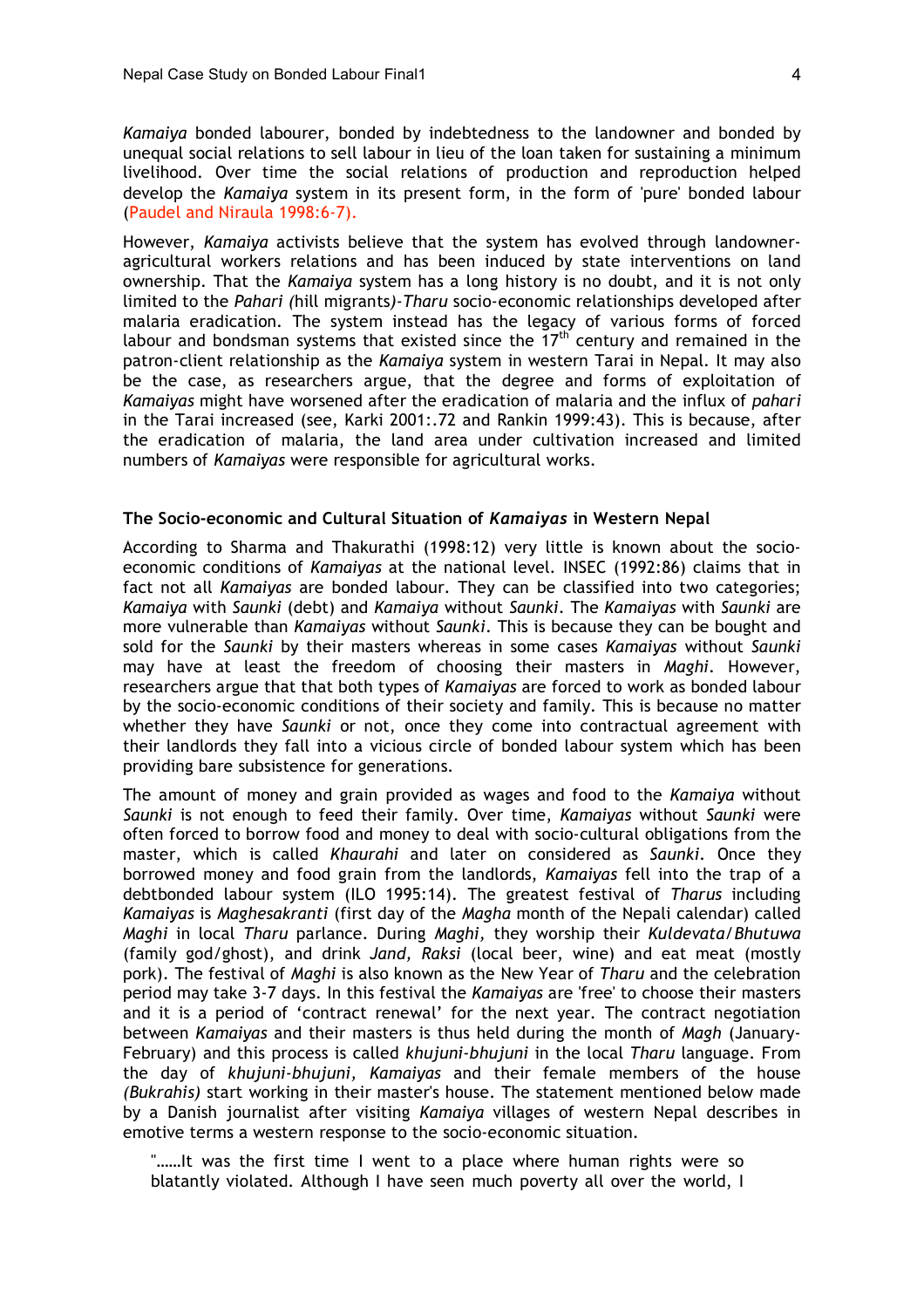thought this was different. Of course, I didn't like seeing how the Brazilian Indians were treated, or some of the blacks in the United States. Or even the poor in my own country, Denmark. But this was something else. Here in Nepal, it was not anonymous organisations, big companies or the state, but small landowners - almost poor people themselves - who kept the bonded labourers. Some years ago, when I first heard that the Kamaiyas are kept like slaves, because of relatively small debt, I found it hard to believe. Simply because they inherit the debt from their fathers, they could be sold at annual fairs, the landlords could use women as they liked and have the children as servants.

### - Source: IB Schou (1999)

Though *Kamaiyas* are owned by small to middle class peasant farm families, the way they are treated is abusive. A woman's perspective is reported in the following expression by Mrs Moti Chaudhari of Hattikhalla VDC, Bardiya, who was one of the key women *Kamaiya* activists in the 1990s *Kamaiya* movement and is also actively involved in the kaimaya rehabilitation movement:

"… As a daughter of Kamaiya parents, I have entered into Kamaiya system at the age of 6-7years. I have worked as *Ladkakhilaiya* for three years. Around at the age of 10-11, I started to work as *Organiya* in same master's house. And I got married at the age of 17-18 with a Kamaiya and became *Bukrahi*. … I was beaten several times by the landlord while I was *Ladkakhilaiya* and *Organiya*… I was sexually harassed by them several times. Even after I got married and started to work as *Bukrahi*, several time landlords sent my husband to the field for "irrigating farm land" and came to me to sexually exploit at night. I had always fought back and did not accept such attitude of landlords. But there were many like me, who became victims of such behaviour of landlords. This is not only the case of women, I have also noticed that wives and daughters of landlords also abused and sexually exploited Kamaiyas… We spent most important time of our life under threat and terror. Since we did not have our own home and land, we were forced to accept it, we had no where to go and nobody turn to…since we were not allowed to take *Masyoura* I used to eat at landlords place. The kind of food they used to give was very same they cooked for their dog...the kind of work, I was asked to do was including cleaning dirty clothes (menstruation, maternity and stool and urine of the children and very old members of their family)... We have never received minimum wage and there was no fixed working hour. This has forced us to come out of landlord house and fight back against the system. These days, we have built a small hut at the bank of an irrigation canal and enjoying relative freedom and our independence."<sup>5</sup>

Stories of tricks against *Kamaiyas* abound. They range from the fabrication of Kamaiya debt accounts by landlords, seizure by landlords of their small pieces of land, accused of nonpayment of debts and various kinds of physical torture against them. Discriminations against *Kamaiyas* are not only limited to the rural elites. The state has also systematically excluded them from whatever state benefits were generally available. Until 1990, none of the stateled land reform policies and programmes considered *Kamaiyas* as a potential target group, evident by the fact that they were never beneficiaries of the Land Tenancy Rights, Landless People Resettlement Programmes and the like (Karki 2001:74 ).

<sup>5</sup> See Karki 2001:74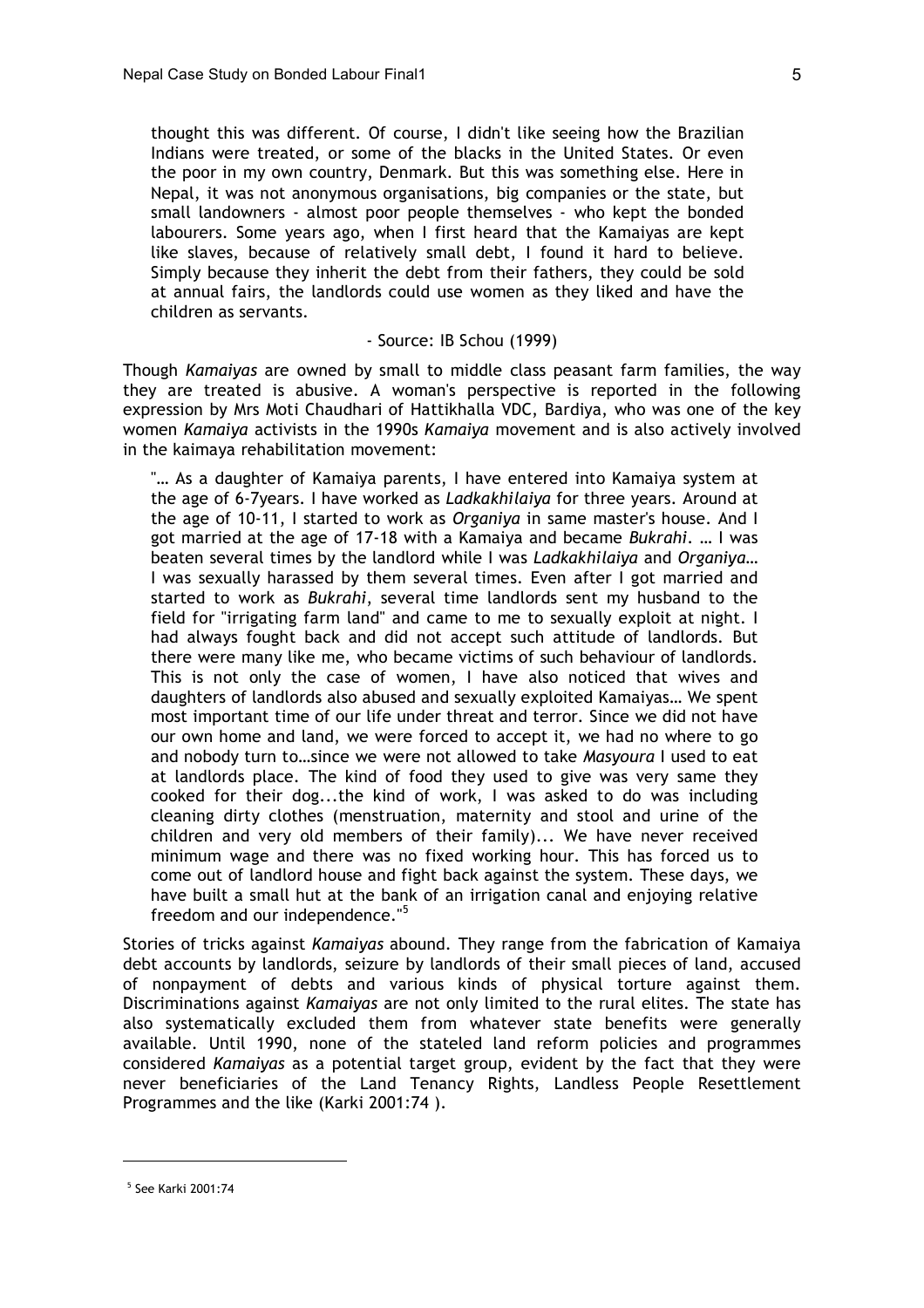#### **The Number Debate**

As various studies point to various figures, the total number of *Kamaiyas* has often remained a debatable issue. But most of the studies agree that the number should be around 100'000. Backward Society Education (BASE), a local NGO, estimates the number to be 116,309 (BASE 1995:7). The organisation has categorised *Kamaiyas* in three classes/types. The *Kamaiyas* in debt (*Saunki*) with all family members working for the landlord are grouped as 'a' class *Kamaiyas*. They are the most exploited ones. The *Kamaiyas* who are in debt but live in their own homes built on unregistered land with some family members working as *Kamaiyas* and others as share-croppers have been considered 'b' class *Kamaiyas*. Those who are indebted but live in their own homes built on their own registered land of 1 kattha<sup>6</sup> or more are considered 'c' class *Kamaiyas* (BASE 1995:3). The following table shows the number of *Kamaiyas* as per the BASE grouping.

|                  | Groups |        | <b>Total Persons</b> |         |
|------------------|--------|--------|----------------------|---------|
| <b>Districts</b> | A      | B      | C                    |         |
| Dang             | 5,652  | 2,281  | 8,385                | 16,318  |
| <b>Banke</b>     | 4,318  | 1,033  | 1,559                | 6,910   |
| Bardiya          | 21,088 | 6,673  | 5,567                | 33,528  |
| Kailali          | 16,824 | 19,666 | 8,454                | 44,944  |
| Kanchanpur       | 6,711  | 4,737  | 3,464                | 14,609  |
| Total            | 54,393 | 34,390 | 27,326               | 116,309 |

*Table 1: The Total Number of People Affected by the System*

Source: BASE *Kamaiya* Report (1995:7)

The table shows that the largest number of *Kamaiyas* is in Kailali, followed by Bardiya district. But those in the worst socio-economic situation are in Bardiya followed by Kailali, Kanchanpur, Dang and Banke. But the problem with such a categorisation it that it omits all *Kamaiyas* without *Saunki* but who are forced by socio-economic conditions to work for landowners with little or no financial reward.

The government data, which was collected more or less at the same time as BASE (in 1994/1995), however gives a different figure (Table 2).

|  |  |  |  |  |  | Table 2: Total Number of Kamaiyas, Kamaiya Families and Landless Kamaiya Families. |  |  |  |
|--|--|--|--|--|--|------------------------------------------------------------------------------------|--|--|--|
|--|--|--|--|--|--|------------------------------------------------------------------------------------|--|--|--|

| <b>District</b> | Total no. of Kamaiya Family | Landless Kamaiya Family | Total no. of Kamaiya |
|-----------------|-----------------------------|-------------------------|----------------------|
| Dang            | 1,856                       | 369                     | 12,275               |
| Banke           | 1,060                       | 215                     | 6,846                |
| Bardiya         | 5,037                       | 2,642                   | 25,846               |
| Kailali         | 5,557                       | 2,796                   | 30,463               |
| Kanchanpur      | 1,642                       | 919                     | 7,945                |
| Total           | 15,152                      | 6,941                   | 83,375               |

Source: Adapted from Karki (2001:76)

 $6$  1 kattha = 3,645 sq. ft.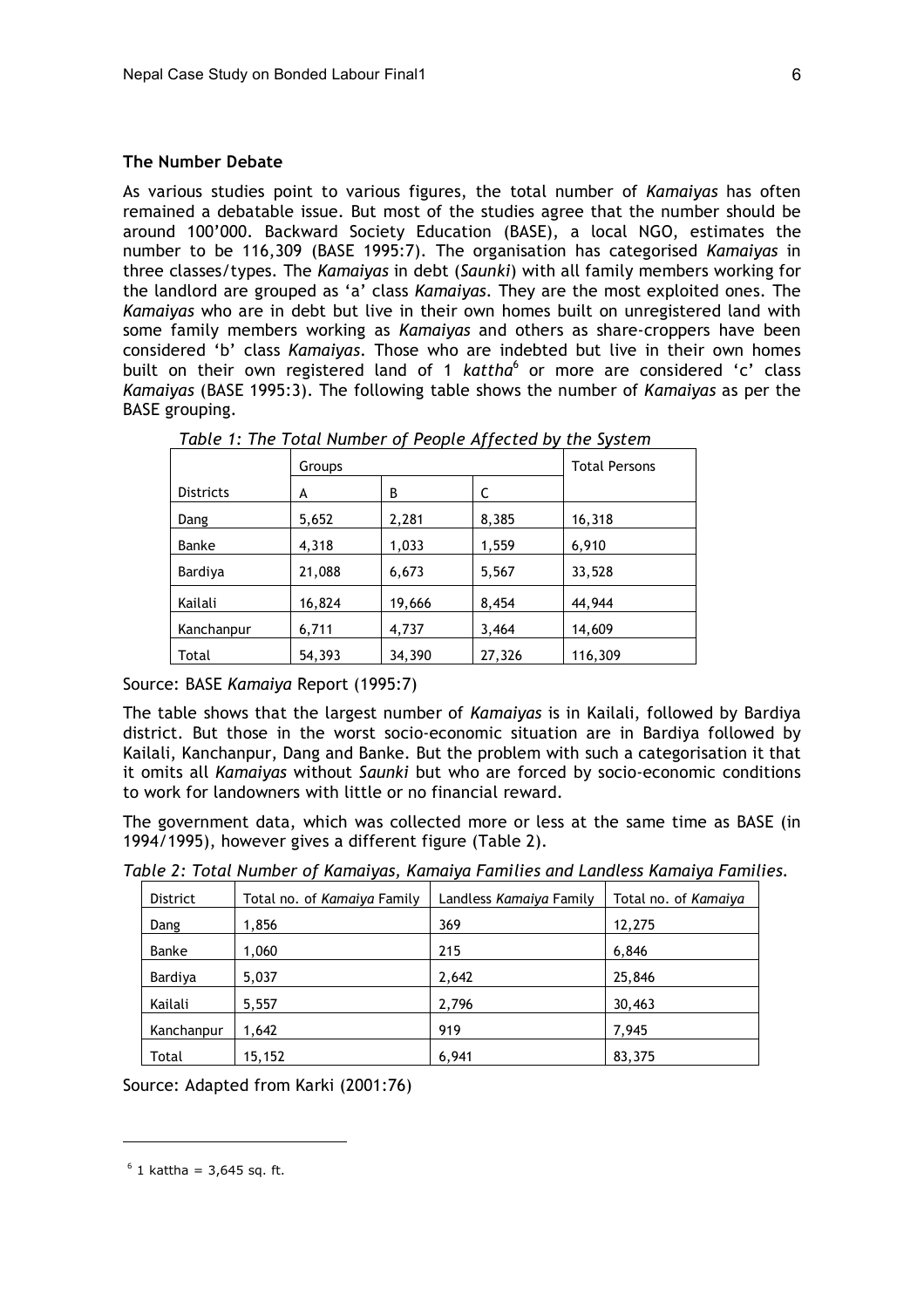Though the government figure is relatively smaller than that of BASE, the districtwise distribution of *Kamaiya*'s presence is more or less the same as for BASE. Although it is difficult to assertain the reliability and quality of both types of data, the reason for the higher total numbers in the BASE data could be due to counting of all people who are eiter *Kamaiyas* or members of a family with *Kamaiya*, whereas, the government data has only included the numbers of *Kamaiyas*. However, the government survey undertaken in 2000 on *Kamaiya* gives us the following information, which is more comprehensive than the eralier one:

| <b>Districts</b> | VDC/<br>Muni-<br>cipality | <b>Homeless</b><br>and landless<br>Kamaiya<br>household | Having home<br>but landless<br>Kamaiya<br>household | $\overline{2}$<br><b>Having</b><br>kattha<br>land<br>Kamaiya<br>household | Other<br>Kamaiya<br>household | Total |
|------------------|---------------------------|---------------------------------------------------------|-----------------------------------------------------|---------------------------------------------------------------------------|-------------------------------|-------|
| Dang             | 35                        | 239                                                     | 153                                                 | 944                                                                       | 1080                          | 2416  |
| Banke            | 28                        | 186                                                     | 874                                                 | 21                                                                        | 261                           | 1342  |
| Bardiya          | 32                        | 3155                                                    | 1119                                                | 1020                                                                      | 1655                          | 6949  |
| Kailali          | 37                        | 2688                                                    | 1119                                                | 533                                                                       | 1989                          | 6329  |
| Kanchanpur       | 18                        | 1552                                                    | 355                                                 | 222                                                                       | 698                           | 2827  |
| Total:           | 150                       | 7820                                                    | 3620                                                | 2740                                                                      | 5683                          | 19863 |

*Table 3: Kamaiya* Households Desegregated by Landholdings and Houses

*Source: His Majesty Government, Ministry of Land-Reform and Management, Data collected in July-August 2000.*

In contrast to the earlier data, the above government data state that the largest numbers of *Kamaiyas* (6,949) are in Bardiya followed by Kailali (6,329). Similarly, the worst form of *Kamaiyas* (both landless and homeless) is in Bardiya district. However, this government data does not provide us with the numbers of debt bondage *Kamaiyas* in relation to *Kamaiyas* without *Saunki*. NGOs and *Kamaiya* activists in Nepal have challenged the validity and reliability of this data. Non-government sources argue that there are more than 200,000 *Kamaiyas* in the above-mentioned five districts alone. However, there are no systematic studies from non-government agencies to question the validity and reliability of government data.

Many landowners and masters were very reluctant and in many cases denied that people claiming to be *Kamaiyas* were *Kamaiyas*. Such refutation from masters excluded many *Kamaiyas* from the survey list of the government data collector. This was a very big issue in the areas where confrontations between these two parties were very high. Similarly, during this study it was observed that most studies in the past did not consider children, women and older *Kamaiyas* as *Kamaiyas*. This is because often the womens', childrens' and older *Kamaiyas*' wages are appended to the adult *Kamaiyas*' wage and labour in Nepal. This might have made an enormous difference to the figures presented in the above tables and other NGOs and *Kamaiya* activists' estimations. Therefore, it can be argued that a large number of *Kamaiyas* were excluded from the government survey process.

### **Division of Labour and the Life Cycle under the Kamaiya System**

There is a marked division of labour within the *Kamaiya* system, determined by a combination of traditional social relationships, production demands and the reproduction systems in western Nepal. Women are given different positions according to their work responsibilities. Women involved in household work and other farm works are called *Kamlahri*. Women who are fully involved in agricultural and household work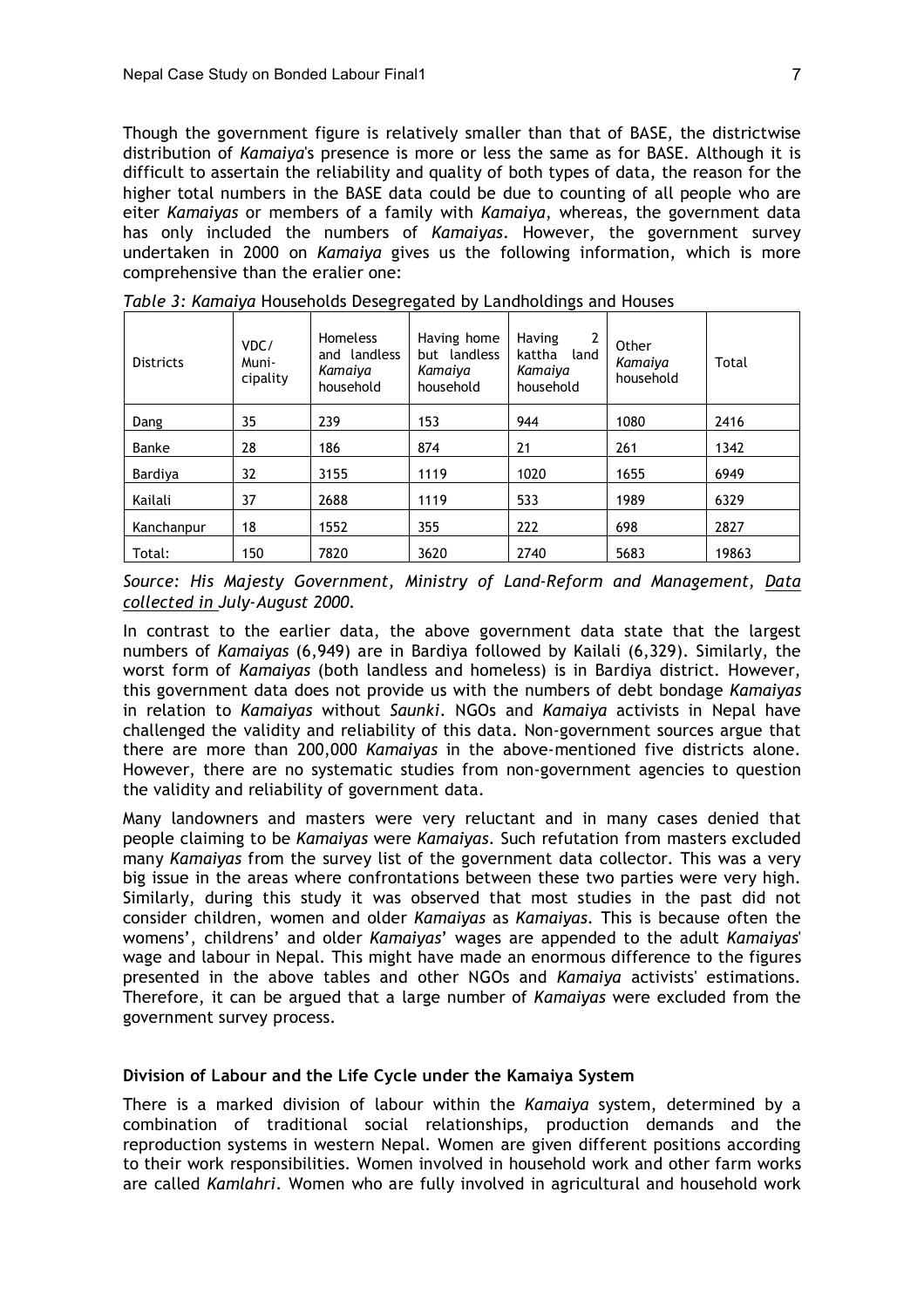with male partners are called *Bukrahi* and the women who are totally involved in such work without a male partner are called *Organiya* (Chaudhari 1996:38). Whatever the position and names, all types of female *Kamaiyas* have to be ready for any kind of work their landlords/masters ask them to do.

*Kamaiya* children are required to work as animal herders and domestic servants. Female children generally work as domestic servants while male children look after the livestock as animal herders. Working for the master amounts to apprenticeship training for children to ensure that they become effective *Kamaiyas* as they grow older. There are about 13,000 children working under the *Kamaiya* system in the five districts (Sharma and Thakurathi 1998). A large proportion of them was unaware of any wage payments system and did not get paid at all. They are not paid either due to debt incurred by the parents, or because their work is appended to the adult family labours, or they simply work in exchange of food and clothing. The division of labour among the *Kamaiyas* depends upon the age and sex of the *Kamaiyas*. The following table presents the nature of work and division of labour within the *Kamaiya* system.

*Table 4: Life Cycle and Division of Labour in Tharu Kamaiya Communities*

| Age/Sex | 10-12 Yrs.  | 12-13 Yrs.     | 14-15 Yrs.          | 15-55 Yrs.           | $>16$ Yrs.   | > 55 Years                |
|---------|-------------|----------------|---------------------|----------------------|--------------|---------------------------|
| Male    | Chhegrahawa | <b>Bardiwa</b> | Bhaiswar/<br>Gaiwar | Kamaiya              | Ghardhuriya  | Chhegrahawa,<br>Bhaiswar, |
| Female  | Chhegrinya  | Bardinya       | Bhaiswarniya        | Kamlahri/<br>Bukrahi | Ghardhurinya | Bardinya                  |

Source: SPACE (1996:13)

The responsibility of *Chhegrahawa* and *Chhegrinya* is to take care of goats in landlords' farms. The role of *Bardiwa* and *Bardinya* is to take care of oxen and *Bhaiswar/Bhaisarniya and Gaiwars* is to take care of buffalos and cows respectively.

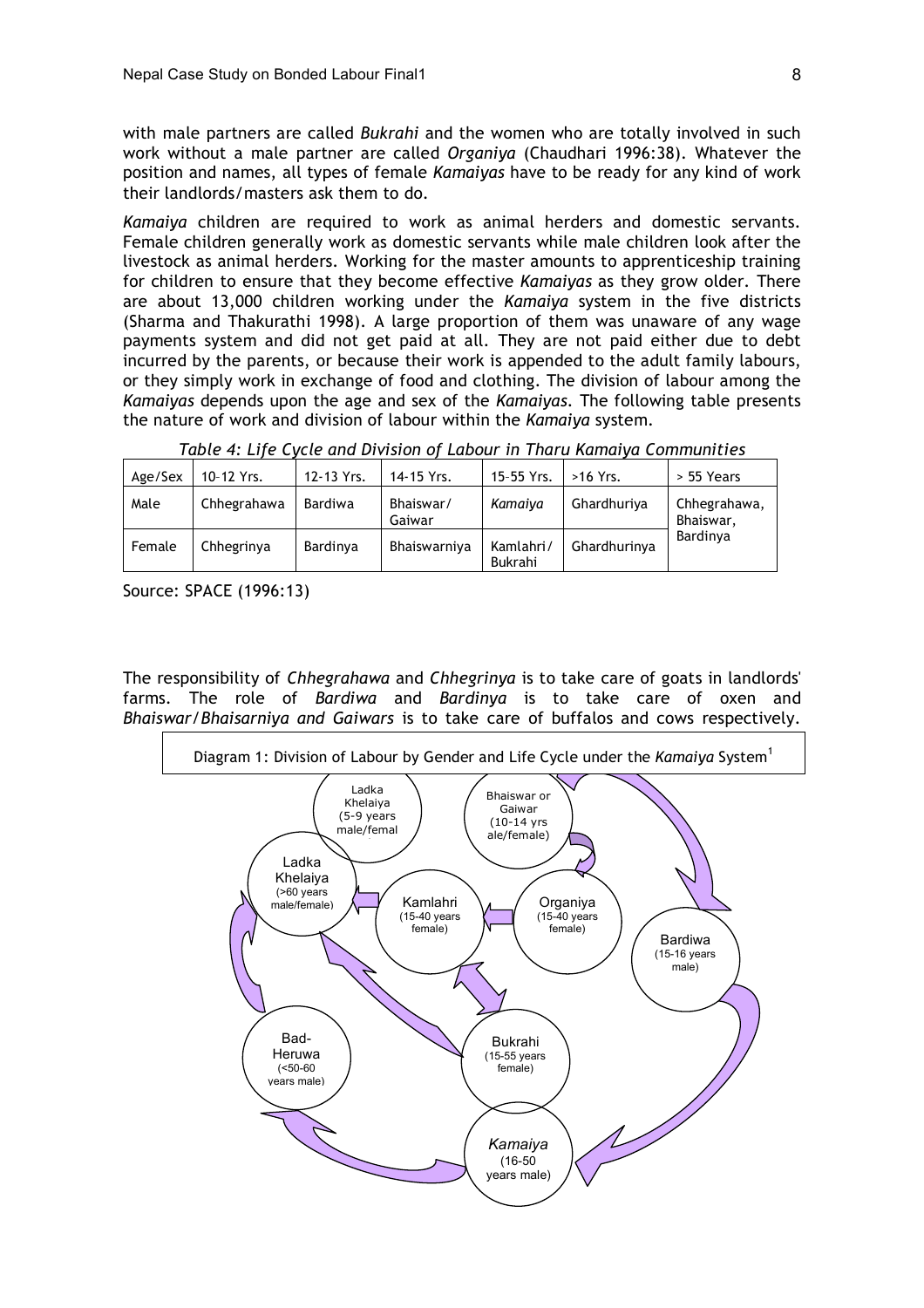Those who are in the ager group of 15-55 are considered fully economically active and called *Kamaiya* in case of male and *Bukrahi* or *Kamlahri* in case of female *Kamaiyas*. The eldest son or daughter (more than 16 years old) is called *Ghardhuriya/Ghardhurinya*. All the activities within the household of *Kamaiyas* are taken care of under the leadership of *Ghardhuriya/Ghardhurinya.* The responsibilities of the *Kamaiyas* who are more than 55 years old are the same as the role of children between 10-15 years old. Karki (2001:80) illustrates the division of labour and life cycle of *Kamaiyas* in the following diagram developed in the light of his intensive interaction with the local people during a fieldwork in Bardiya in 2001:

As the life cycle shows, a person enters into the cycle of bondage as *Ladkakhelaiya* as young as 5-9 while taking care of masters' children, who are normally younger than *Ladkakhelaiya*. As they grow, the assignment continues to change. At ten, they turn to *Bhaiswar* or *Gaiwar*. At around 15, they may be given responsibilities of taking care of oxen and other farm responsibilities. The role takes other forms when a *Kamaiya* becomes older, generally more than 50 years, assigned to take care of plants at the homestead and is called *Badheruwa*. Sometimes, older *Kamaiyas* are also assigned to take care of cattle and buffaloes, and are also called *Gaiwar* and *Bhaiswar.* Similarly, those older *Kamaiyas* (both males and female) who take care of masters' children are also called *Ladkakhilaiyas*.

#### **Terms and Conditions of Work and the** *Kamaiya***-Landlord Relationship**

Despite the fact that *Kamaiya* is a term specific to men of a certain age, this essay the uses terms *Kamaiya*, *Kamaiyas* and *Kamaiya* system to describe men and women of all ages in bonded labour relationships in western Nepal. Most of the *Kamaiyas* live in the *Bukura* (small thatched hut) provided by the landlord. In most cases, all the members of a *Kamaiya's* family fully depend upon the *Masyoura* (food grain provided by the master against their labour) for survival. In principle, if a *Kamaiya* is not satisfied with the behaviour of his or her master, every year he or she can choose a new master. However, in practice, most *Kamaiya* do not have this freedom of choice. They are forced for various reasons to accept the terms and conditions dictated by their masters. BASE (1992:15) states that the *Kamaiya* system is a cruel story of human economic exploitation and cultural humiliation. The existing law and order systems do not protect *Kamaiyas* from this cruelty; once a *Kamaiya* enters into the bonded labour system they are bonded forever. Under the system, if a father takes *Saunki* the burden of repayment of the debt is automatically transferred to his eldest son on his death. With the household head, his wife and children are required to work for the same landlord, no matter how many members of the family work for the landlord, it is found that the debt, which is usually a paltry sum, keeps on accumulating and the repayment schedule cuts through generations. On the cultural side, however, some improvements have been seen after 1990 political change, as noted by INSEC (1992) and Sharma and Thakurathi (1998), in the decreasing trend in verbal and physical abuses against *Kamaiya* between 1992 and 1997. This is probably due to collective actions taken by *Kamaiyas* themselves, local NGOs and left political parties in the region commensurate with the 1990 change.

| Kamaiya Abused               | Kanchanpur |      | Kailali |      | Bardiya |      |
|------------------------------|------------|------|---------|------|---------|------|
|                              | 1991       | 1997 | 1991    | 1997 | 1991    | 1997 |
| Scolding/use of verbal abuse | 28.9       | 13.8 | 40.4    | 20.1 | 54.1    | 14.7 |
| Beating and physical abuse   | 5.4        | 0.0  | 2.0     | 0.7  | 2.8     | 0.3  |

Table 5: *Changes in Landlords' Behaviour with Kamaiyas in Selected Districts (in %)*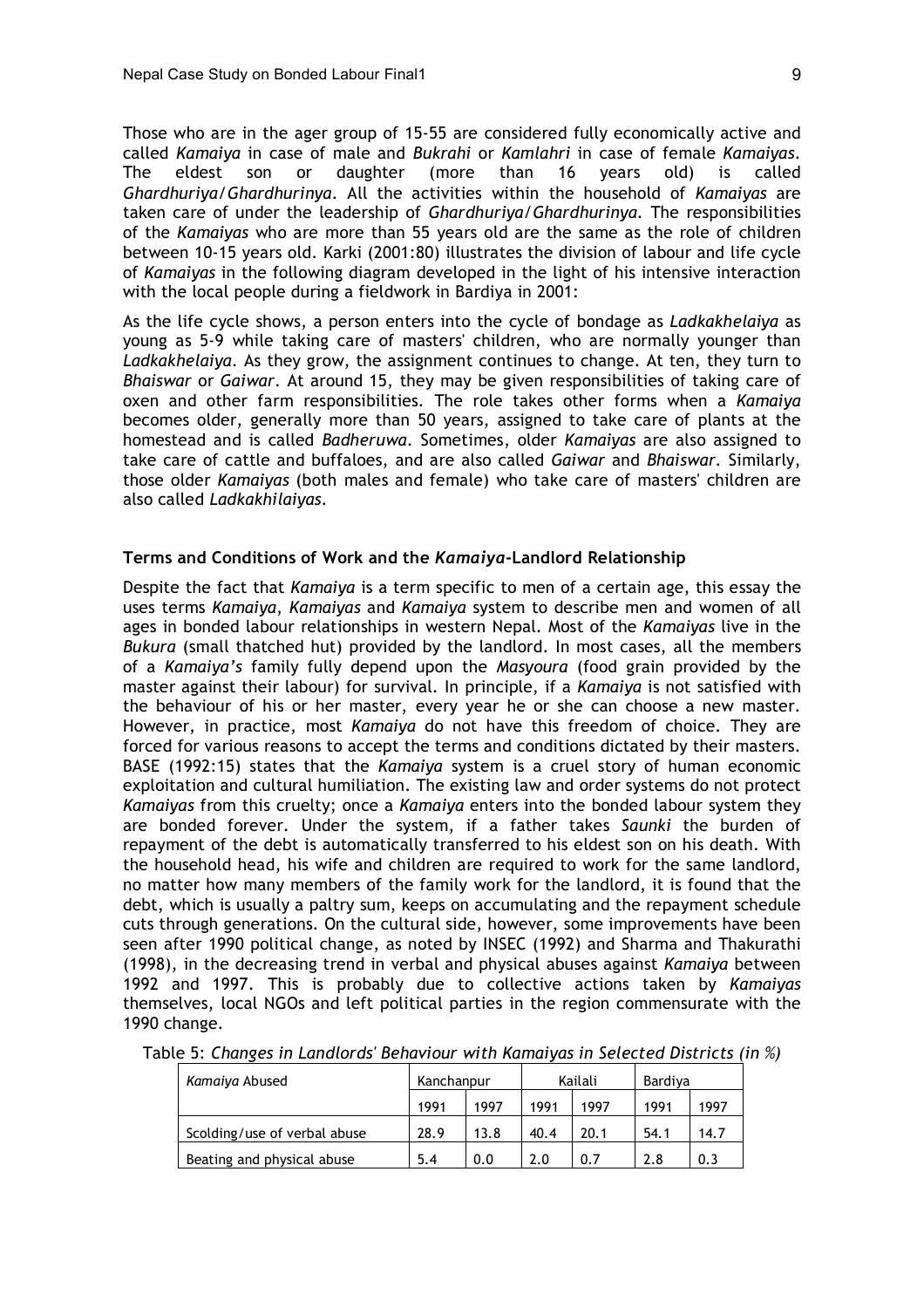### Source: INSEC (1992:68) and Sharma and Thakurathi (1997:54)

To avoid a continuing abuse, the period of "*Maghi*" offers an opportunity to change master by entering into contractual agreement with another master for a year (Dahal 1999:9-13). In the contractual agreement they mainly discuss the amount of *Bigha*, *Saunki* and *Masyoura* against their work in a year. Since most *Kamaiyas* have inherited *Saunki* from their ancestors, this element determines the degree of freedom to choose a new master given the fact the *Kamaiya* cannot change the old master unless his bebt is paid by the new master. Studies show that *Kamaiyas* have been working with the same landlords if the amount of *Saunki* is big. This is because most masters do not want to pay a large amount to buy *Kamaiyas*. In other words, the smaller the amount of *Saunki* the more frequently they change their places of work. There is thus a direct connection between the amount of *Saunki* and the period for which a *Kamaiya* works for the same landlord. Since the *Masyoura* (in-kind annual payment made to *Kamaiya* by the landlords against their work) being paid to the *Kamaiyas* is not enough even for meeting the minimum expenses of fulfilling their basic needs of food, clothing and celebrating their festivals, *Kamaiyas* are forced to obtain food grains from masters or landowner, which is commonly known as *"Khuwai" or "Khaurahi".* The cost of *Khuwai* is normally added to the *Saunki* amount and the total amount of *Saunki* increases every year to sustain the *Kamaiya* system. Socio-cutural obligations, such as marriage, death rites and other rituals, also force *Kamaiyas* to take loans making a vicious trap which, over time, becomes not only difficult but impossible to escape from. According to a report prepared by the Landless People's Problem Solving Commission (1996a:29), the total amount of *Saunki* of all *Kamaiyas* was NRs.44, 131,998 in 1996.

Karki (2001:81) observes that instead of paying *Masyoura* to the *Kamaiyas*, some landowners preferred to feed *Kamaiyas* in their own kitchen while others supplied a fixed quantity of food grains in a single lot on an annual basis. The annual rates of *Masyoura* have been found to differ between societies and the types of crop they grow.

However, on the basis of his field study in 2001, Karki (2001:83) estimates that *Kamaiyas* get 8-9 *Bora* of paddy (approximately 640 Kg) per *Kamaiya* per year. If their expenditure exceeds the agreed amount of rice, a *Kamaiya* have to go for *Khuwai*, to be added to *Saunki* later on. Generally, it has been realised that the quantity of food grain given as *Masyoura* is not only poor in nutritional requirements but also insufficient to sustain daily needs. This is one of the important reasons for *Saunki* increasing every year.

The traditional practice of landowners providing certain land areas to the *Kamaiyas* against their work as a wage is called *Bali Bigha. G*enerally a kamaiya would get 10-12 *katthas* of land as under this practice. But it was replaced by a cash or in-kind payment—mostly paddy as an in-kind pay—in the 1990s. But the quantity of paddy supplied as *Bigha* was different in different districts. For example, in 2000/2001, the following was applicable.

| Bardiya                 | 700 kg to 900kg |  |  |  |
|-------------------------|-----------------|--|--|--|
| Kailali                 | 400 kg to 800kg |  |  |  |
| Kanchanpur              | 400 kg to 650kg |  |  |  |
| Source: Karki (2001:83) |                 |  |  |  |

*Kamaiyas* are generally provided with clothes and food while working at the landlord's house. None of the *Ladkakhilaiya* and *Bukrahi* gets *Bigha* from their masters. But in some of the villages *Gaiwars* and *Bhaiswars* receive 5-6 *Bora* of rice called *Bhutti,* and 2-3 quintals of paddy are given to *Kamlahri* called *Pharjaggi* as part of their payment*.* In some areas the amount of *Bigha a Kamaiya* receives is on the basis of the traditional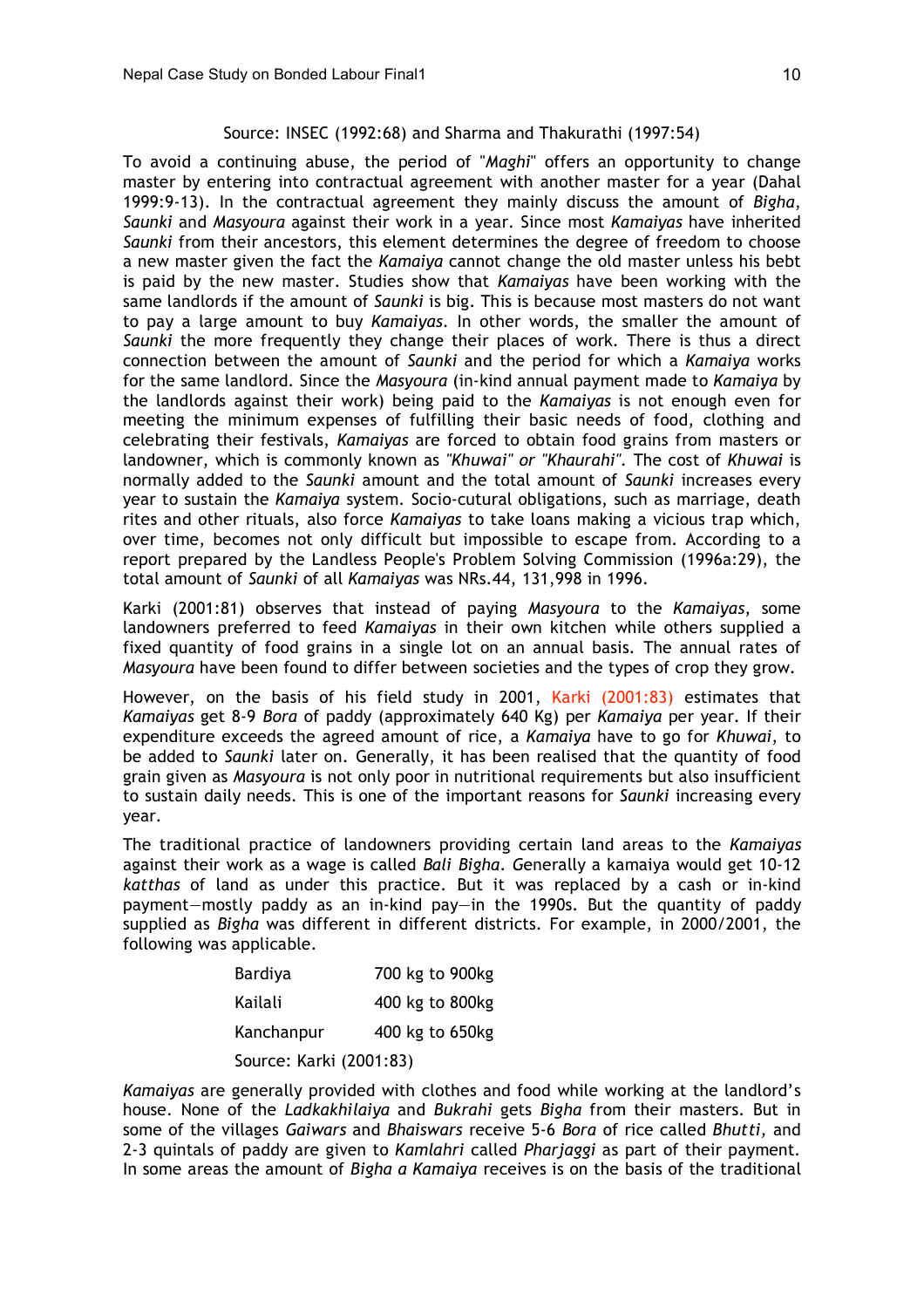practice of *Trikur* (one third of the total product of the farm) or *Chaukur* (one fourth of the total farm produce). Overall it was clear that woman and children receive very little directly from landlords.

Above all, once the *Kamaiyas* fall into the trap of *Saunki,* it is passed on to the eldest sons and subsequent generations. When *Kamaiyas* and their landlords do not maintain good relationships, *Kamaiyas* seek a new landlord. But they cannot leave landlords until their loans (*Saunki*) are paid. There is a common practice of selling and buying of *Saunki* borrowed by *Kamaiya*. This is how the money owed by the *Kamaiya* to one landlord is transferred to another. Thus, *Kamaiyas* may be freed from the old one but again they are bonded to the new landlord. In this way, *Kamaiyas* are sold off in an indirect form from one landlord to another. Throughout life most *Kamaiyas* continue to borrow and landlords continue to lend in hopes that sufficient numbers of children will grow and pay the debt. Hence the strategic interests of both parties perpetuate the *Kamaiya* system. The dynamics of *Saunki* and its perpetuation could be explained in the following case study of the experience of *Kamaiyas*:

"Raj Dev Chaudhary's grandfather took a loan of Rs. 3,000 from his neighbour Shiva Raj Pant and worked all his life to pay back the loan: But he failed. After his demise, the debt burden shifted to his eldest son, Raj Dev's father. He too was unable to pay back the loan and after his death the responsibility transferred automatically to Raj Dev. Since as long as he remembers, Raj Dev and his wife has been working arduously in the field of Shiva Raj Pant. Now his six children, a daughter-in-law and two grandchildren have joined the bandwagon. They are in 24-hour and round-the-year duty to fulfil all the labour requirements of the Pant's household. Yet, the four generation old loan, instead of being paid off gradually, has accumulated to the amount of Rs. 3,696. In case of Raj Dev's death, the burden of repayment will be automatically transferred to his eldest son."

#### *Source: Rai, Hemlata (2000) Centuries of Labour, the Friday Supplement, the Rising Nepal, 2 June 2000.*

INSEC (1992:84) maintains that the implications of *Saunki* and contractual agreement between landlords and *Kamaiyas* is in many ways against the interests of *Kamaiyas. Saunkis* make *Kamaiyas* humiliated, helpless and burdened with obligations. They should always obey the masters, who exercise a full control over the whole *Kamaiya* family. According to a study carried out by the Ministry of Labour/HMG (1995:66), most *Kamaiyas* have to be ready for work any time their masters ask them. The *Kamaiya* system does not fix working hours and terms and conditions. There are cases of *Kamaiyas* being beaten by landlords while working, sexual abuse of both men and women*,* and forced payment of compensation to landlords if they are unable to work due to sickness and other family problems (see, Robertson and Mishra 1997; Subedi 1999; INSEC 1992 and Sharma and Thakurathi 1998). Though the incidence of physical and sexual abuse has been decreasing significantly following the 1990 political change, the fundamentals of economic "abuse" ingrained in existing agrarian society remains intact.

#### **How do the** *Kamaiyas* **Fall into the Deprivation Trap?**

As discussed above, *Saunki*, the debt incurred from the employer, binds *Kamaiyas* and deprives them of basic human freedoms: the freedom of mobility, freedom of choice and the freedom of decision making about their work. Excessive work, low wages, and the requirement of family labourers to be engaged with the same employer constrain the *Kamaiyas* making their exit from the system impossible. The proportion of indebted *Kamaiyas* has increased substantially along with their average debt. *Saunki* gradually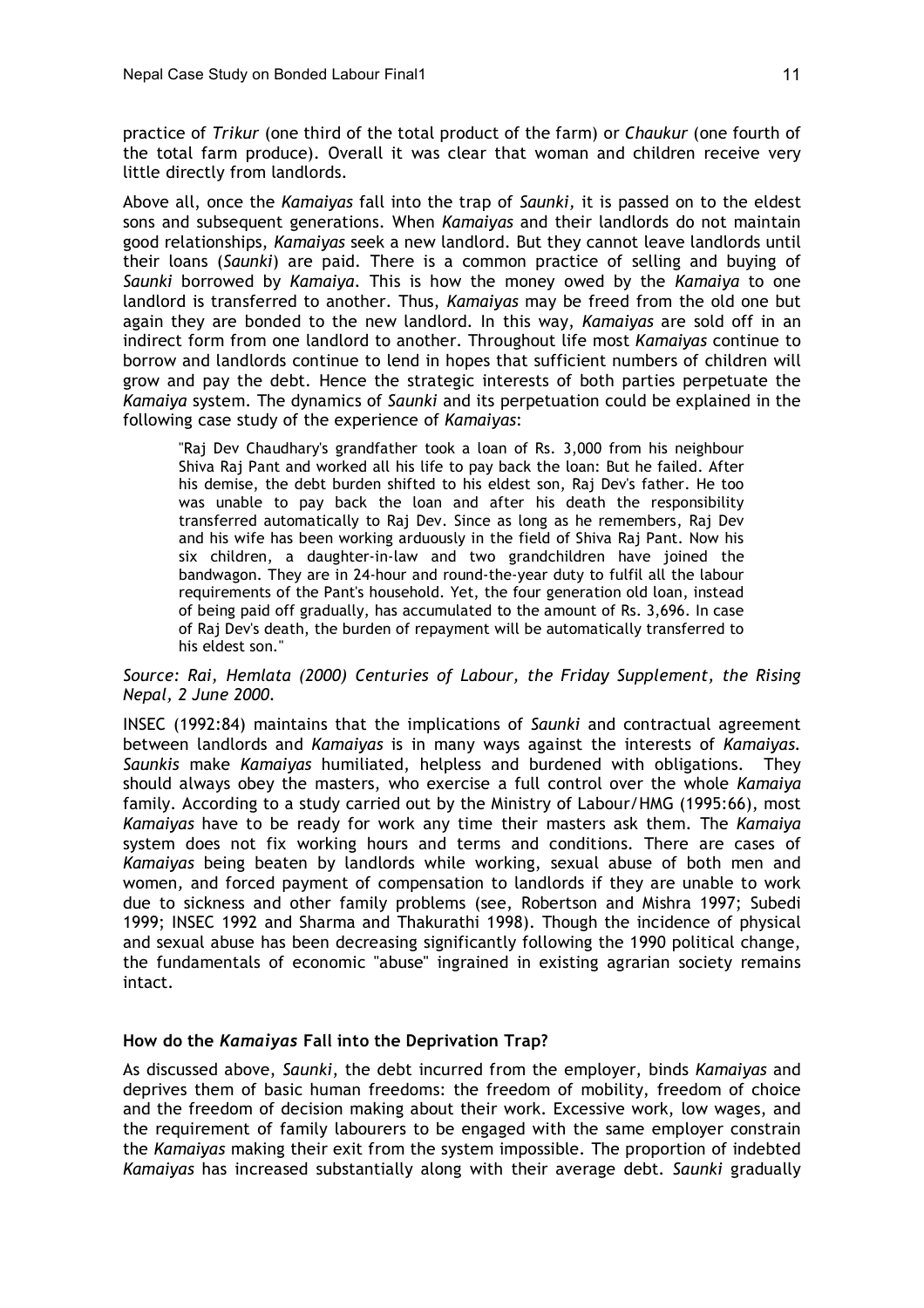downgrades the relatively better off *Kamaiyas* into bonded *Kamaiyas* as they work more and more years within the system (Sharma and Thakurathi, 1998). Whatever food and cash crops the *Kamaiya* get as *Bigha* and *Masyoura,* it is not enough for subsistence, let alone any saving to pay back *Khuwai (*small but high-interest loans taken from lenders/merchants for occasional household needs). This is how a poverty trap is produced and reproduced under the *Kamaiya* system. The diagram given below shows the dynamics of *Kamaiya*'s deprivation trap.



*Diagram 2: The Deprivation Trap of Kamaiyas*

*Source: Poudel and Niraula (1998:10) (Revised by Karki: 2001:86).*

Widespread poverty, social exclusion and resultant powerlessness force *Kamaiya* to continue to exist in isolation under myriad forms of vulnerabilities. Once households lose their parental properties such as land, and start borrowing money or food grain from the landlords to meet their daily needs, the existing social system pushes *Kamaiya* into the deprivation trap. The system then perpetuates itself and continues from one generation to another.

# **MOVEMENT AGAINST THE** *KAMAIYA* **SYSTEM**

The movement against various forms of forced labour has a long history in Nepal (for example see Regmi 1972, reprint 1999:111:118/121). However, none of the literature published so far documents *Kamaiya* resistances and uprisings that were held before 1950.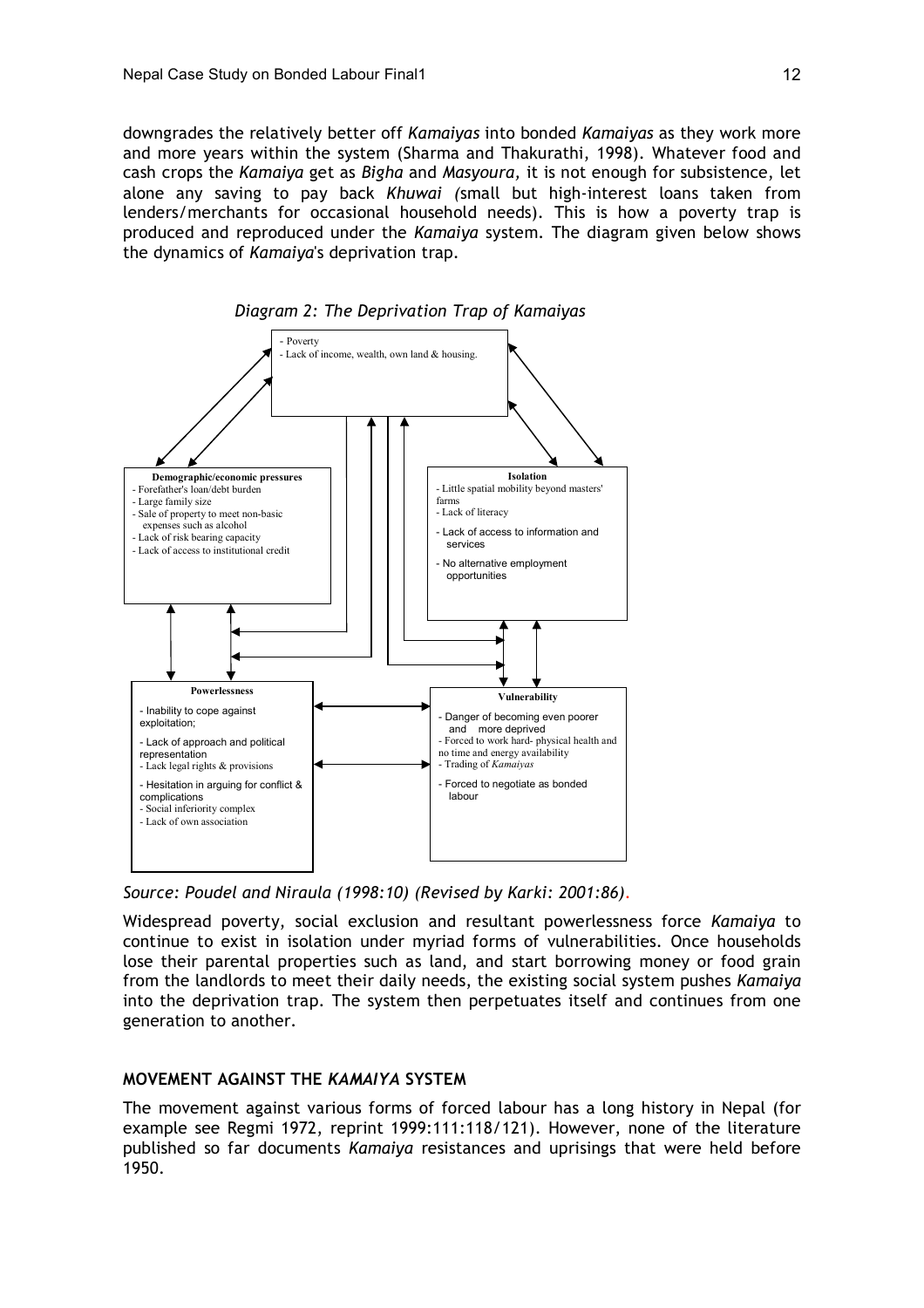Movements against the *Kamaiya* system started after political change in 1950 and intensified only after the restoration of multi-party democracy in 1990. Many organisations have been involved in the campaign against the *Kamaiya* system: United Nations agencies, bilateral donors, international and local Non-Governmental Organisations (I/NGOs), Trade Unions, Political Parties, Government departments and *Kamaiyas* themselves. Karki (2001:90-91) puts these actions under three broad headings headings:

- Action from 'within'
- Action from 'above', and
- Action from both 'above' and 'within'

### *Movement from 'within' against the Kamaiya System*

Despite all the forces working against the formation of a social movement among *Kamaiyas*, movement from within against the *Kamaiya* system in western Nepal intensified only after 1990 political change. However, there were a series of sporadic resistances and uprisings in the region before 1990 as well. Most of them were localised and isolated from the broader movements for socio-economic and political transformation.

#### *Beluwa Movement*

In April 1951, *Kamaiyas* of Bardiya decided to initiate a collective action to capture *Khet* and *Khaliyan* (land and barn) from Beluwa, a village of Bardiya district situated in Manpur Tapara VDC. The Beluwa Movement is the first known movement in the history of *Kamaiya* emancipation movement developed from 'within' to collectively fight against the oppression of landlords.

The poor people were motivated by the wider "land to the tiller" slogan of the 1950s democratic movement. Hence, soon after the political change, *Kamaiyas* of 11 VDCs of Rajapur areas of Bardiya came together and decided to claim their land rights and ownership over the recently harvested paddy. Approximately 1,300 *Tharu Kamaiyas,* including women and children, came together at the Beluwa village and moved towards the paddy barn of *Mahila Raja* (locally known as the second king), Mr. Bidur Narsingh Rana. The main objective of the action was to claim *Trikur Bataiya* (one third of the product of rice) against the labour contribution they made for the cultivation of rice. Once landlords refused to accept their demand, on 27 April 1951 *Kamaiyas* captured the paddy barn and started to fill baskets and sacks at about 4 pm. As soon as they started to fill baskets and sacks, the police force led by chief of local police Khadga Bahadur Giri opened fire at the crowd of *Kamaiyas* killing Mrs. Koili Tharuni, Mr. Pati Ram Tharu, Mr. Laxmi Prasad Tharu, Mr. Dibuwa Tharu, Mr. Chapu Tharu and Solaria Tharu.

The *Kamaiyas* were made to surrender before the armed police and were forced to return back to serve their masters. The government provided security to the landlord in fear of *Kamaiya* reprisal. Some of the leaders of this movement started to work again as *Kamaiyas* with the same landlords immediately after the incident. This is because they did not have any other alternative for their livelihood and they did not have any support from outside.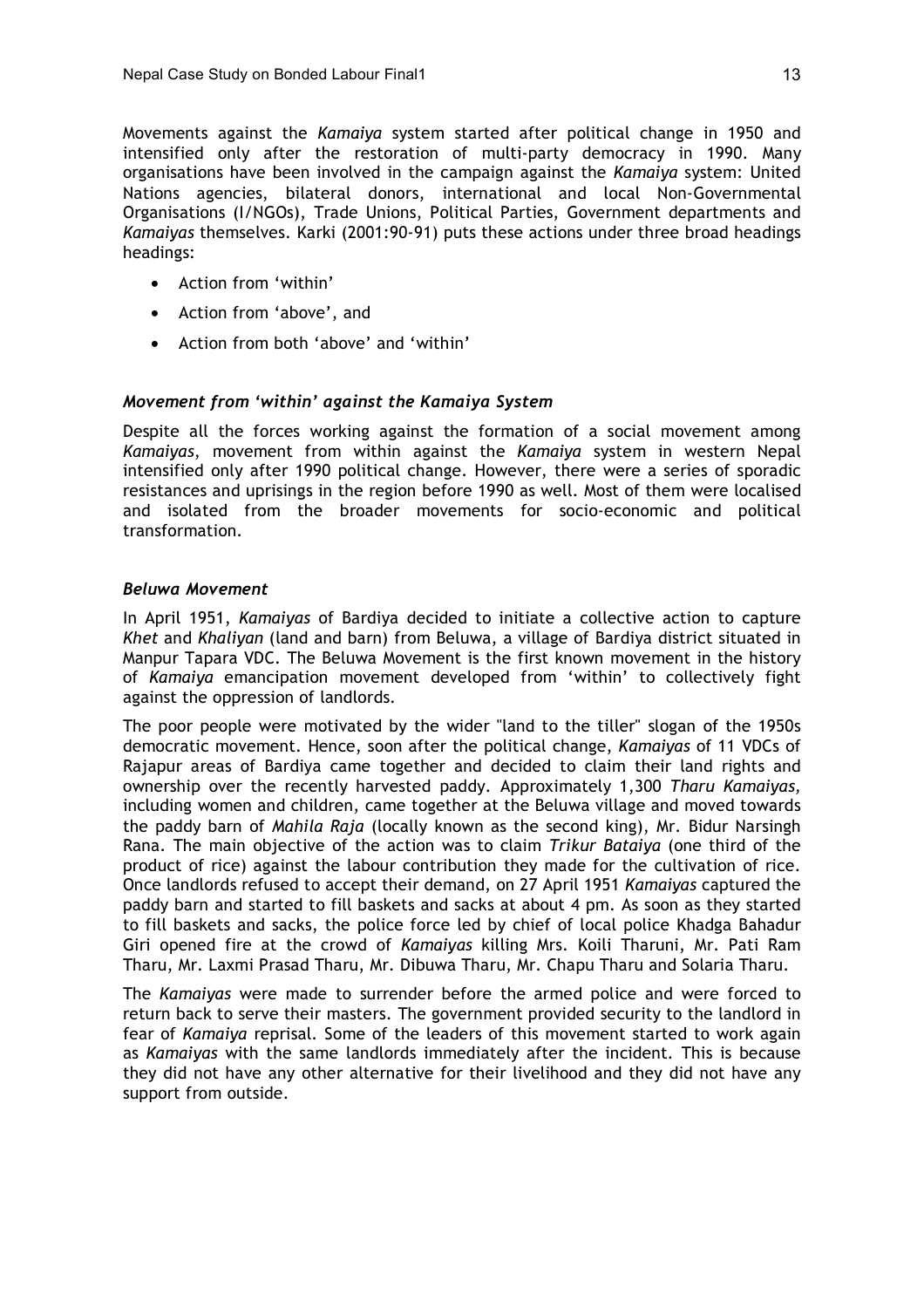#### *Srikainda Movement*

In an effort to get rid of the *Kamaiyas* system some time in 1980, 1300 *Kamaiya* families of various villages of Bardiya district organised under the leadership of Jangali *Tharu* and settled in Machad village of Dhodari VDC of Bardiya district leaving landlords' farms and declaring that they were freed from bondage. After two and half years, they decided to move to Srikainda, a village in Sanoshree VDC of Bardiya, where the government was formally distributing land to the landless people hoping that the government would provide land and entitlements to them as they too were landless. However, as soon as they settled in Srikainda in 1984, the entire village was demolished by the police and forest guards using elephants and bulldozers (SPACE report (1996:24)**.** Since they were from the *Kamaiya* background, they were not considered landless people.

### *Dalla Movement*

In 1985, approximately 200 *Kamaiya* families left landlords' farms and occupied 300 *Bigha* of public land in *Dalla Phanta*, which is situated in Suryapatuawa VDC of Bardiya, and declared they would no longer accept the *Kamaiya*-landlords relationship. But, this too ended up against them and their interest. Fearing a possibility of huge loss, the landlords formed an alliance with the governemnt authorities to evict the *Kamaiyas* from the public land. In the ensuing government action, the police, landlords and forest guards looted cash and other assets of *Kamaiyas.* They were forced to go back to the same landlords and continue the *Kamaiya* system again.

#### *Majhara Movement*

In November 1993, 150 *Kamaiya* families of Majhara village of Khairichandanpur VDC in Bardiya district organised and occupied public land. They had also declared that they would fight against the *Kamaiya* system and not work for landlords on *Kamaiya* terms. According to Devi Prasad Ghimire, Chairman Khairichandanpur VDC, local landlords and forest officials manhandled and abused *Kamaiyas* and burnt their houses. They were evicted from Majhara and forced to live on the bank of Geruwa river. During the rainy season of the same year, the flood of the river displaced the *Kamaiyas* again. After the flood, all the *Kamaiyas* took the decision to occupy the Majhara's public land again for their survival. This time they were much more organised than before and managed to continue to live there and earn their livelihoods from wage work and farming on occupied land.

#### *Damauli Movement*

In December 1998, 500 *Kamaiya* families of Motipur VDC of Bardiya district came together in an organised manner and occupied public land of Damauli village in Motipur. They started farming the occupied land and raising livestock. But the landlords supported by the government (police and forest guards) damaged the houses of *Kamaiyas* by using elephants eventually forcing them to resume their works with the same landlords.

#### *Manau Movement*

Some time in February/March 1988, approximately 200 *Kamaiya* families gathered in *Bagiya* (mango orchard) in Manau and decided to stop all the work being done by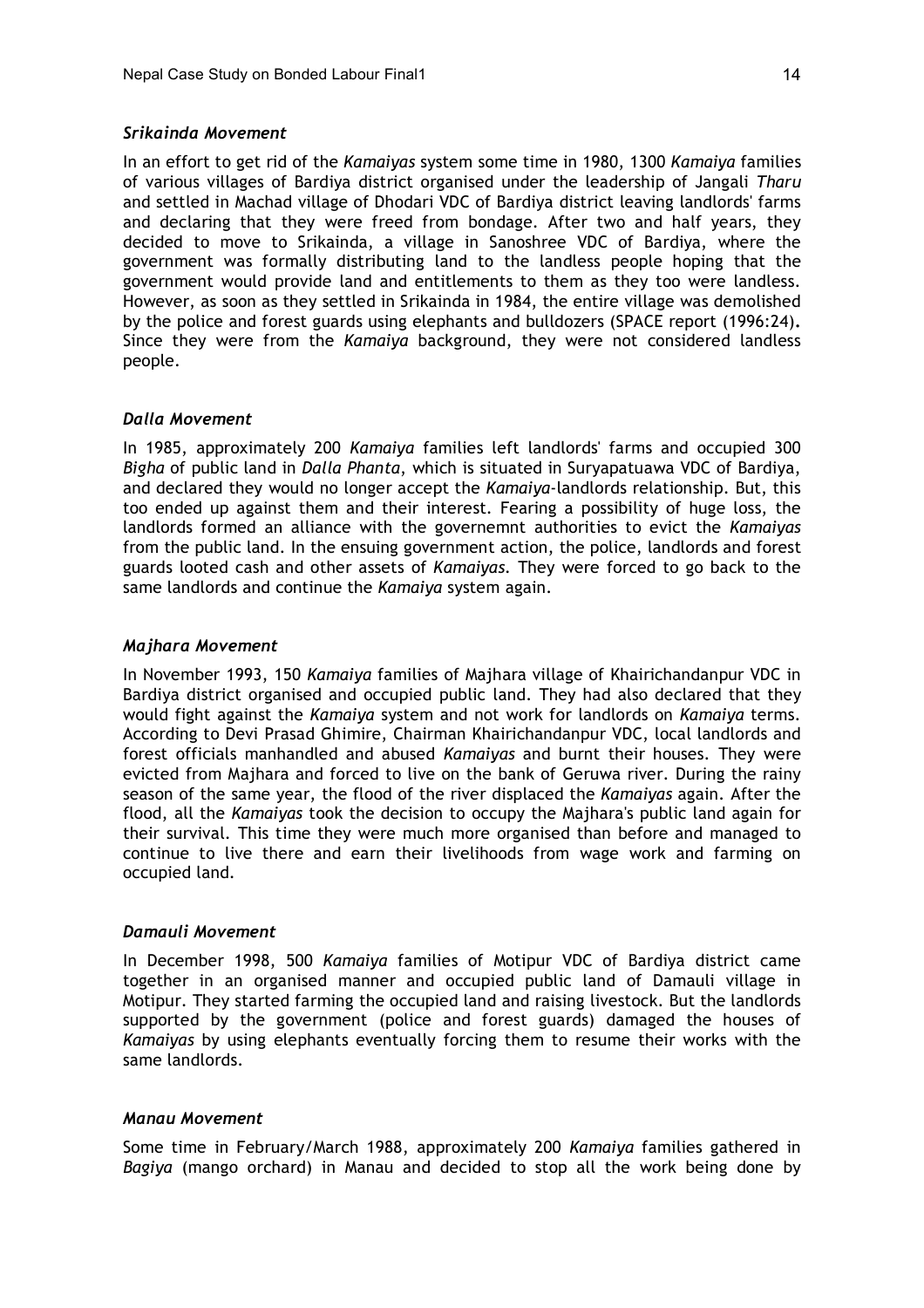*Kamaiyas* until landlords agreed to provide ten sacks of paddy as *Masyoura* and *Trikur* (one third of the *Kamaiya* produced) as *Bigha.*

On the third day of their strike, landlords 'invited' all the *Kamaiyas* for negotiation on their demands. When all the *Kamaiyas* were gathered at *Bagiya,* approximately fifty police came forward and started to beat them indiscriminately. By the time the *Kamaiyas* realised it was a conspiracy of their 'masters' it was already too late to devise strategies to deal with it. According to victims of the attack, seven of them were seriously injured and twelve of them were taken into police custody including three non-*Kamaiya* supporters of their movement.

The collective action of the *Kamaiyas* was however forcd the local landlords to increase the amount of *Masyoura* from nine sacks to ten sacks.

#### *Kanara Movement*

After the restoration of multi-party democracy in 1990, the above mentioned sporadic and isolated *Kamaiya* movements culminated in the *Kanara* Movement. *Kanara* was a big forest land area on the bank of the Babai River north of Sanoshri VDC in Bardiya district, commonly known as *Kanara Phanta*. In 1967, Chilla Tharu and Man Bahadur Khadka led a group of 148 *Tharu* families and settled in *Kanara Phanta*. In 1968, local landlords supported by state authorities displaced the settlers and Chilla Tharu and some others were arrested and released later on condition that they would leave the *Kanara Phanta* immediately (SPACE 1996:24). All these *Kamaiyas* moved to the Jodhipur village of Baniyabhar VDC of Bardiya and settled illegally on occupied land owned by *Zamindar* Harihar Upadhaya. In 1975, they were again evicted from this land. During the annual visit of the King, the leaders of the *Kamaiyas* submitted a letter of appeal to the King explaining their plight and requesting land entitlements. In 1979, following an order from the King, each *Kamaiya* was given one hectare of land.

After political change in 1990, the *Kamaiyas* realised the need for a central body that would co-ordinate the *Kamaiyas* squatting throughout the district. They formed a 15 member body under the chairmanship of Jagga Prasad Pande, representing squatters of various villages of the district. Some time in April 1990, this committee decided to bring together all landless *Kamaiya* committee members' families and resettle them in *Kanara,* starting from April 22, 1990. They raised flags of all political parties who played a key role in the restoration of multi-party democracy in Nepal.

Once they occupied the *Kanara Phanta*, the *Samiti* started to organise peaceful marches and various demonstrations both within and outside the *Kanara Phanta*. These activities threatened the local landowners and ruling elite who tried several times to drive these people out from *Kanara* with the support of the state authorities. During the monsoon in 1991, the government announced that it would drive the people out from *Kanara* by force. The *Samiti* leaders came to the capital and had a dialogue with the Prime Minister. They also met the chairperson of the Landless Peoples' Problem Solving Committee on 3 November 1992. But, they failed to get support from the government. On 10 November 1992 at 8.30 am the joint team of Armed Police, Forest Guards, Royal Hunting Security Guards and employees of the forest department ordered the settlements to be destroyed. As a result, *Kamaiya* settlements both inside and outside *Kanara* were destroyed by bulldozers, elephants, army and police (INSEC, 1992b:16).

During the forceful eviction many women *Kamaiyas* were beaten badly and raped by the forest guards and policemen. Runche Tharu, one of *Kamaiya* settlers was beaten to death by Forest Security Guards. According Runche Tharu's wife, Mrs Gongi Tharu, "he was beaten by the police with the gun while he was taking care of the crops cultivated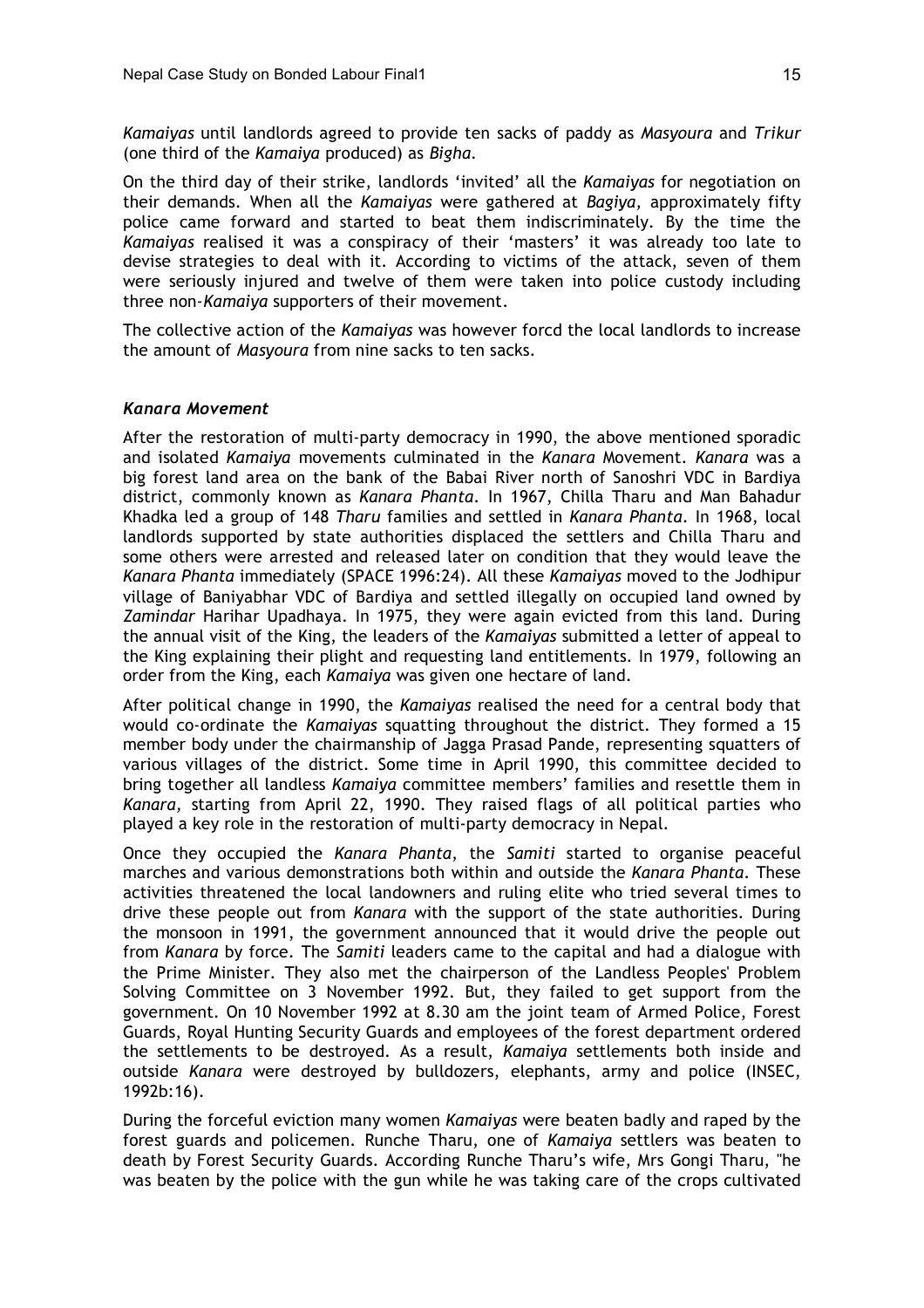by *Kamaiyas* under their collective farming". The role of women *Kamaiyas* was reported to be significant in this movement. The leading women were Kausila Tharu, Jagarani Tharu, and Patrani Tharu.

On 17 November 1992 a relay of fasting started to pressurise the government into solving this problem and taking action against those responsible for the eviction. But these peaceful demonstrations were dismissed by the governement. This campaign was supported by all communist parties of Bardiya but the leaders of the Nepali Congress (the then ruling party) openly stood against the *Kamaiya* movement. This is because most of the larger landlords were members of Nepali Congress. After this, the government constituted the *Sukumbasi Samasya Samadhan Aayog* (Landless Peoples' Problem Solving Committee) and entered into a dialogue with *Kanara Samiti*. In this dialogue they reached an agreement that the entire farm produce of the area should belong to *Kamaiyas* and the government should provide medical services to all those injured during the *Kanara* Movement. The *Aayog* also assured that all landless *Kamaiyas* would get temporary land entitlements and within two months the process of allocating land to the *Kamaiyas* would start (Karki 2001:101).

### According to SPACE (1996:28)

"In 1993, the new UML government started to provide land titles to these *Kamaiyas* and movement leaders spent a lot of time in expediting the process of obtaining land titles to all the *Kamaiyas* involved in *Kanara* Movement. According to records available at the district land reform and district *Aayog* office, only 350 landless people received land during three and half years of Nepali Congress government period, whereas, within nine month UML government period 6,985 landless *Kamaiyas* received land entitlements. Once the UML government left office, the Nepali Congress government confiscated the land titles from some of these *Kamaiyas* who received them during the UML period."

As the above accounts suggest, until 1990, the movements from 'within' Kamaiyas are found to be very sporadic and spontaneous. In a way they can also be called a "lesser known movement" (see Kothari 2001:2), which is very much localised and confined to very specific issues, objectives and geographical areas. Other movements for socioeconomic and political transformation in Nepal overshadowed them. It has also been observed that the number of people or *Kamaiya* families mobilised in the struggles before 1990 were very small and confined to the settlement level only. As a result, most of the *Kamaiyas'* struggles were futile. The other important reason for failure of these movements, realised by the people engaged in them was the lack of external support. In fact, the role of NGOs, INGOs, and poor and middle class peasants was not present at all.

#### **Action from "Above" in the Political Circumstances Since 1990**

The roles of external agencies in the struggle against the *Kamaiya* system have been very important after the political change in 1990. In the changed context, several external agencies started to intervene defining the *Kamaiya* system as the violation of human rights and non-compliance of the government commitment to the UN conventions and covenants. These agencies closely associated with open national governance system, influence national policies, mobilising financial resources both at the national and international level (for example bilateral and multi-lateral donors) and government departments.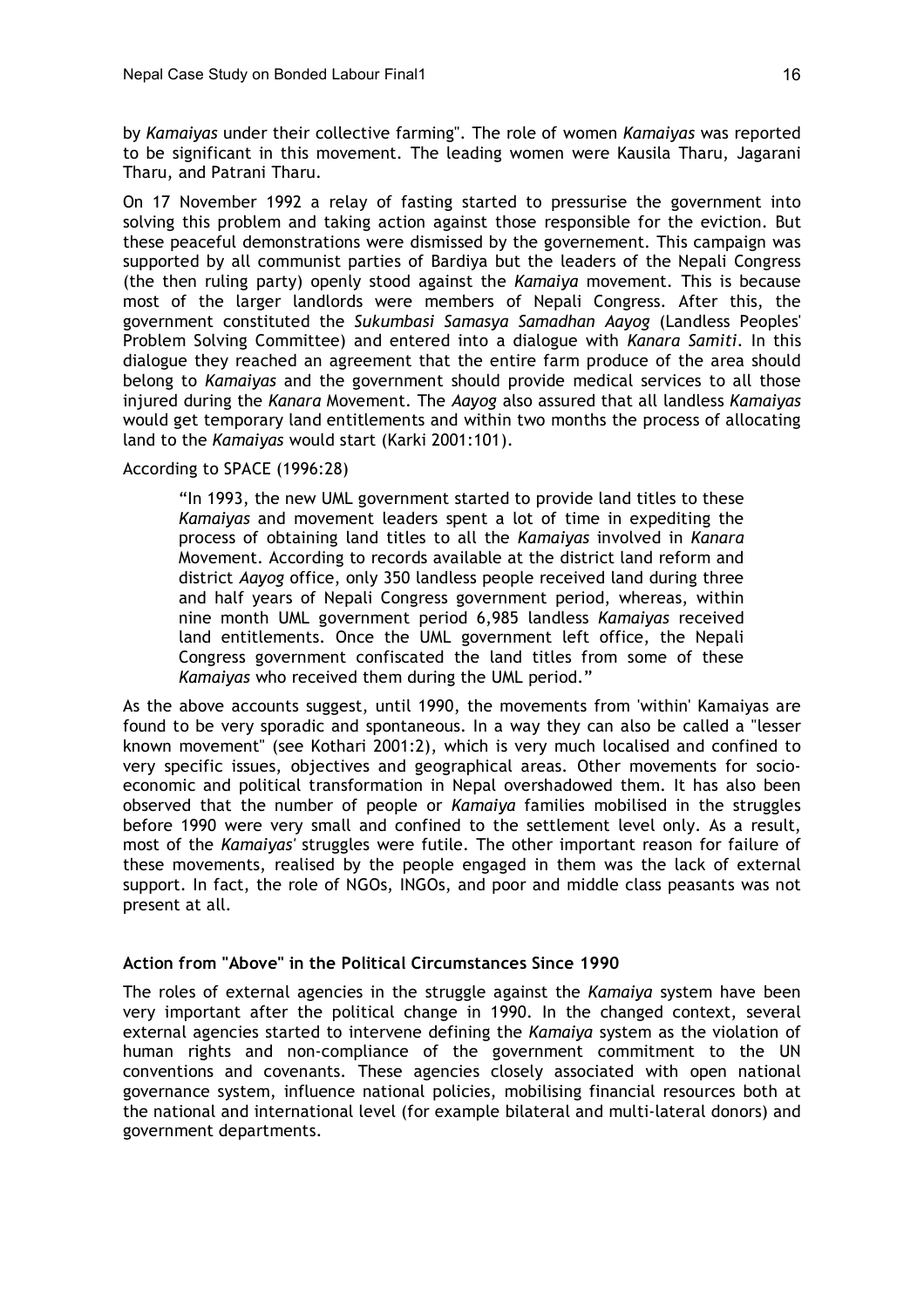### *United Nations Agencies*

United Nations agencies such as ILO and UNICEF are very active in the issue of *Kamaiyas*. They have basically a two pronged strategy. On the one hand they financially support the initiative of Nepali NGOs to build *Kamaiya* organisations and enhance their capacity through education, awareness and skill development and income generation. On the other hand, they try to influence government line agencies and concerned line ministries for the implementation of ratified UN conventions and covenants against slavery and forced labour. UNICEF is mainly supporting formal and informal education for the *Kamaiya* children through local NGOs. The ILO has been implementing an "International Programme on the Elimination of Child Labour (IPEC)" through local NGOs, trade unions focussed on education, awareness raising, and vocational training for the grown up children of *Kamaiyas* and their parents. ILO has also providing financial resources for Policy and Programme Development to the HMG/N. In addition to this, the ILO has also supported various other initiatives of HMG/N through the Ministry of Land Reform and Management.

However, as Karki (2001:103-4) observes both UNICEF and ILO programmes do not directly enable *Kamaiyas* to take collective action against the *Kamaiya* system. In other words, their programmes are mainly focussed on the socio-economic context rather than political empowerment of *Kamaiyas* to demand abolition of the system as a whole. Though both UNICEF and ILO advocate actions against violations of human rights of *Kamaiyas* in principle, in practice they are very much along the line of providing relief measures for people who have escaped from being *Kamaiyas*. In the long run this kind of approach would not make all *Kamaiyas* self-reliant and independent.

## *Bilateral Donors*

Bilateral agencies such as DANIDA and DFID are also involved in issues surrounding *Kamaiyas*. DANIDA has been supporting *Kamaiya* related education and human rights advocacy programmes through its local partner NGOs for over a decade. DANIDA's support is primarily focussed on socio-economic development activities of *Kamaiyas* as part of the larger Tharu community. The very first systematic study on *Kamaiyas* was supported by DANIDA through which INSEC was able to draw the attention of activists to raise greater awareness and publicity at the national and international level.

Most of bilateral aid is driven by a mixture of philosophy of universal declaration of human rights and the right to development. The bilateral aid politics follows the principle of national sovereignty and non-interference. They were not basically meant for creating a favourable environment in which *Kamaiyas* can come together and challenge the political system.

### *Government of Nepal*

After the restoration of multi-party democracy, the government of Nepal also expanded its programmes in supporting the *Kamaiyas*. In 1995, it commissioned a study on the socio-economic status of *Kamaiyas*, the first study under the aegis of the government of Nepal. The [draft] report admits that '*Kamaiya* workers are socio-economically marginalised,' they do not have 'any fixed hour of work...are deprived of their labour rights as stipulated by national and international labour standards' (HMG/N 2051 BS:Part 6). The report recommends for socio-economic development programmes, skill development programmes for alternative income generation and rehabilitation of *Kamaiyas*. It could be in response to the study that in the fiscal year 1996/97 the government designed programmes focused on human development and debt relief of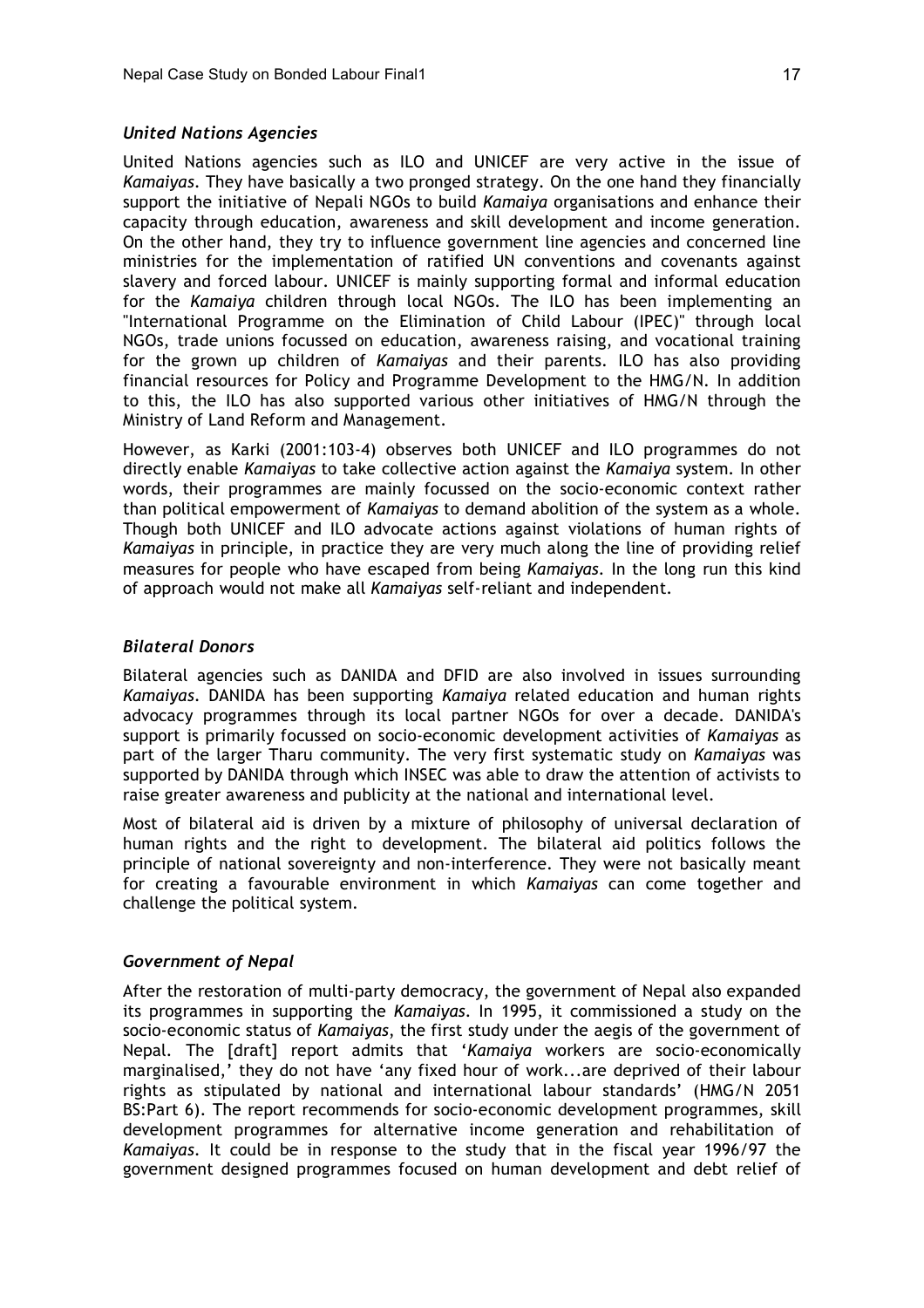*Kamaiyas*. To carry out similar programmes an amount of Rs. 14.5 million was sanctioned for these five districts in FY 1999/2000. Though these government activities helped some individual *Kamaiyas*, they did not touch the underlying issues of the *Kamaiya* problem.

According to Karki (2001:105), the governemnt programmes were akin to NGO activities. For example, both NGOs and government agencies supported skills development training, basic education and agriculturebased livelihood training and development activities. The major difference was that while NGOs emphasised on organising *Kamaiyas*, the government planned to distribute land to the *Kamaiya* families and make housing provisions for them. However, in practice the number of *Kamaiyas* who have received land from the government is very nominal. According to the report of the government formed Landless Peoples' Problem Solving Committee (1995a: 28) only 195 *Kamaiya* households received 97 *Bigha* and 10 *kathha* of land from between 1990 and 1995. Since no other provisions were made for their livelihood support, these *Kamaiyas* were forced to sell/mortgage these lands to the landlords again and go back to the *Kamaiya* life.

Another highly controversial programme of HMG/N is 'Debt Relief' (paying the 'debt' 'owed' by *Kamaiyas*). Most of the NGOs, POs and CBOs working on the issues of *Kamaiyas* and their organisations such as *Kamaiya* Liberation Forum and KCG are very much against this strategy of the government. They have accused the government of taking an initiative for the benefit of landlords rather than for *Kamaiyas*. They argue that since *Kamaiyas* have been working for landlords for generations either without wages or for nominal wages, the debt should legally be cancelled and the amount provisioned for 'debt relief' should be spent on socio-economic rehabilitation of these *Kamaiyas*.

The *Kamaiya* movement with the support of NGOs and major left political parties forced the HMG/N to declare the *Kamaiya* system illegal on 17 July 2000**.** However, more than four years after the banning of the *Kamaiya* system, the government has not been able to fully rescue and rehabilitate all *Kamaiyas*.

# *Political Parties*

 $\overline{a}$ 

In theory, all political parties of Nepal are against the *Kamaiya* system. Their election manifestos presented in the 1999 general election of Nepal stated as follows.<sup>7</sup>

Nepali Congress (The ruling party): "Legal measure for the abolition of bonded labour systems will be developed…A debt relief programme for bonded labourers and small farmers will be introduced….".

Communist Party of Nepal (UML): "Bonded Labour Abolition Act will be introduced"…"*Kamaiyas* debt will be cancelled and the basis for a dignified life for the *Kamaiyas* will be developed".

Communist Party of Nepal (ML): "A special programme for the debt relief of *Kamaiyas* and poor farmers will be introduced…loan without collateral to the *Kamaiyas* and small farmers will be provided….*Kamaiya* system will be abolished".

National Democratic Party (Chanda): "Job diversification of *Kamaiyas* will be done….skills development training will be given……*Kamaiyas* won't be exploited".

 $<sup>7</sup>$  Author's translation from Nepali to English</sup>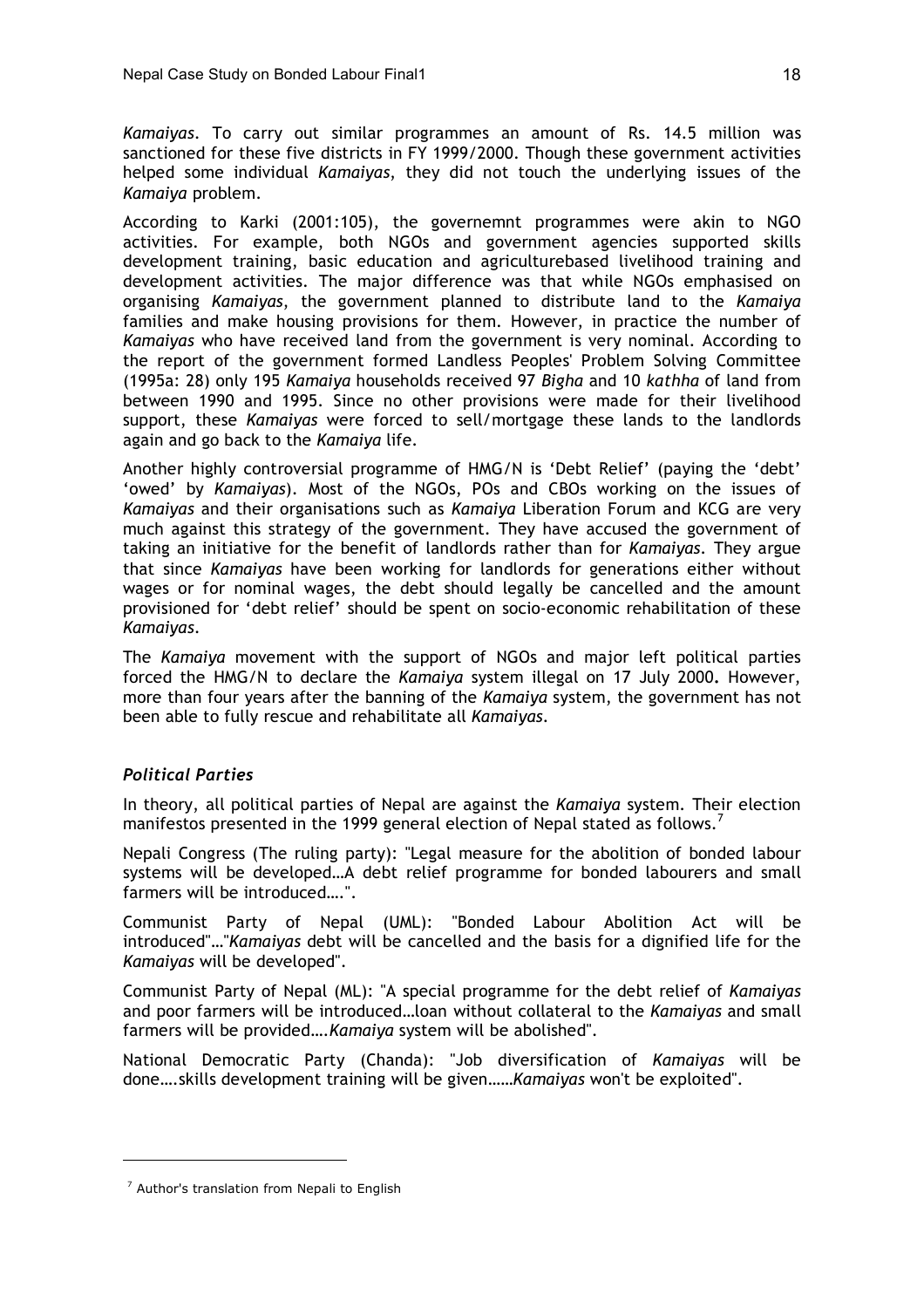Nepal Sadbhavana Party: "Bonded labour and the *Kamaiya* system will be controlled immediately and a systematic plan of action will be developed for the abolition of the *Kamaiya* system".

National Democratic Party (RPP): "In addition to the debt relief programme, food, housing and social security of *Kamaiyas* will be guaranteed".

In practice, however, most of the elected leaders of these parties used to keep *Kamaiyas* and were reluctant to release them. It appears that one of the reasons why some parties proposed the 'debt relief' programme was to benefit party members at various levels. However, the communist parties have been supporting the grassroots movements against the *Kamaiya* system. In a Bheri Zonal level meeting (in January 2000) of CPN (UML) party members in Bardiya, its Secretary General Madhav Kumar Nepal asked party members to inform the party if they kept *Kamaiyas* and free them immediately and unconditionally. Those who would not conform to this order were threatened with expulsion from the party.<sup>8</sup> The underground Communist Party of Nepal (CPN-Maoist) has also expressed its solidarity with the movement against the *Kamaiya* system. NGOs and leaders of the *Kamaiyas* movement believe that the Maoist solidarity press statement helped people involved in the movement to pressurise government to declare a ban on the *Kamaiya* system on 17 July 2000.

# *International Non-governmental Organisations (INGO)*

Action Aid, PLAN International, and Lutheran World Federation are the major INGOs to support the *Kamaiyas'* movement in the 1990s. After July 2000, there were more INGOs interested in addressing the *Kamaiyas* problem. Unlike national NGOs, who had taken a radical position on the nature and strategies of the movements, the participating INGOs maintained a softer approach vis-a-vis this issue. However, the joint press release made by the Association of INGOs in Nepal (AIN), whose members include Action Aid Nepal, CARE Nepal, OXFAM Nepal, Terre de Hommes, Handicap International, USC Canada, Lutheran World Service, Helvetas Nepal, Save the Children Norway, Save the Children USA, Hellen Keller International, PACT Nepal, PLAN International, VSO Nepal, SHAPLA NEER Nepal, Water Aid, Echo Himal Nepal, Water Aid Nepal, and World Neighbours Nepal released on 17 June 2000 requesting the HMG/N to take the practical action required to ban the *Kamaiya* system effectively<sup>9</sup> encouraged the NGOs as well as the *Kamaiyas* struggling for more radical programmes.

INGOs helped the alliance of NGOs and *Kamaiya* organisations to mobilise resources necessary for the movement. Dinesh Shrestha, co-ordinator of *Kamaiya* Andolan Parichalan Shamittee Bardiya argues that without support of INGOs, particularly financial support, it would not be possible to mobilise such a large number of *Kamaiyas* who have virtually nothing to eat and live on (Karki 2001:108-109) Mr. Shrestha further says that INGOs' role in the mobilisation of media, opinion of independent academicians and technical support for the campaign was very significant.

### *National NGOs, Trade Union and other Alliances against the Kamaiya System*

Until 1990 none of the national NGOs and Trade Unions were active in the issues and concern of *Kamaiyas*. During the *Panchayat* regime only a few NGOs and organisations associated with the system were allowed to operate. Just after the restoration of

<sup>8</sup> The Shanghu, 22 January 2000

 $^9$  The Himalaya Times, 18 June 2000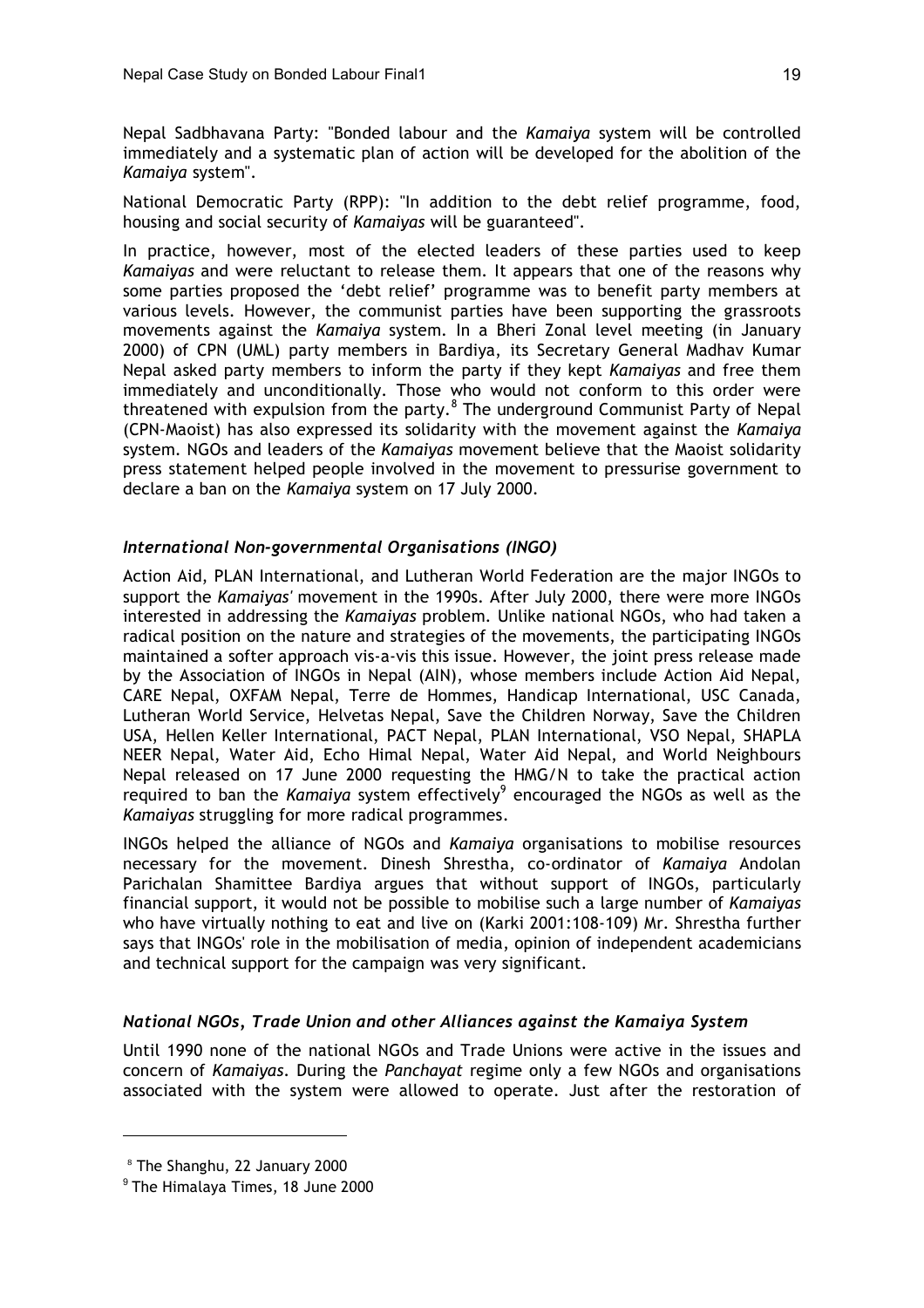multi-party democracy in 1990, NGOs and Trade Unions started to emerge and express their concern over a number of issues including the *Kamaiya* system.

Two NGO studies have seemed to have played an important role in the movement against the *Kamaiya* system. They are (1) Study on Child Servitude in Nepal (1989) and (2) Study on Bonded Labour System: Under *Kamaiya* System. The first study covered nine districts, of which Dang and Kailali were among the *Kamaiyas* affected Districts. The study brought the issue to the notice of the larger NGO community both at the national and international level (see Bonded Labour Liberation Front of India, 1989:17- 24). However, the study on Child Servitude in Nepal was confined to 100 households in nine districts and focused on child servitude only. The other study by INSEC, with the support from DANIDA, and published as 'Bonded Labour in Nepal: Under *Kamaiya* System,' drew the attention of major donors, NGOs and INGOs operating in Nepal as well as sensitised a critical mass in civil society to pressure the government to be accountable to its human rights obligations, including the prohibition of forced labour.

The NGO works have contributed to the *Kamaiya* movement in two ways: by directly implementing socio-economic developmental projects at the grassroots and by undertaking lobby, networking and advocacy works from the village level through to international levels. Key NGOs involved in *Kamaiya* issues right from the beginning are BASE, INSEC, RRN, SPACE, GRINSO and a trade union—the General Federation of Nepalese Trade Unions (GEFONT) and its specialised wing *Kamaiya* Liberation Forum (KLF), which is now known as Agricultural Workers Union.

The following presents a cursory mapping of key alliance-type organisations which have a crucial role to play in the future of the Kamaiya movement, as it was in the past.

### *Kamaiya Mukti Manch (Kamaiya Liberation Forum)*

Following the path-breaking study on the *Kamaiya* system, INSEC facilitated the '*Kamaiya* Liberation Campaign (KLC)' by way of educating *Kamaiyas* about their right to freedom at the grassroots and lobbying political parties, parliamentarians and legal professionals at the highest level of state politics. The broader goal of the KLC was to enable *Kamaiyas* to work for their liberation. In January 1996, the KLC culminated into a historical mass gathering—which the INSEC, the facilitator, called the 'first national conference of *Kamaiyas'—*in Nepalgunj (INSEC 1996:15-16). One of the major outcomes of the Conference was the formation of the *Kamaiya Mukti Manch* (*Kamaiya* Liberation Forum-KLF).

In 2000, the KLF had district, Ilaka and village level working committees in all five Districts. It had a 13 member central committee at the centre. The central office of this forum was situated in Nepalgunj, Banke. The forum was affiliated to the General Federation of Nepalese Trade Unions-GEFONT (Subedi, 1999:66-67). The main objective of the KLF was to liberate *Kamaiyas* from bondage and move towards economic selfsufficiency (KLF's Constitution, 1996). Their membership was open to all those committed to the liberation of *Kamaiyas* and the *Kamaiya* movement.

In 1997, the KLF launched an 'Appeal Movement', a reformist action, for the change of the relationship between *Kamaiyas* and their masters. According to the Secretary General of GEFONT Bishnu Rimal, this movement was basically creating an environment for voluntary actions for the release of *Kamaiyas* by the *Kamaiyas*. For this they selected six VDCs of Banke, Bardiya, Dang, Kailali and Kanchanpur as a pilot programme. According to the report of KLF's "Appeal Movement", 13 masters of abovementioned VDCs relinquished their *Kamaiyas* and cancelled their *Saunki* of NRs. 28,700 voluntarily upon the request of KLF as a part of their advocacy programme. However it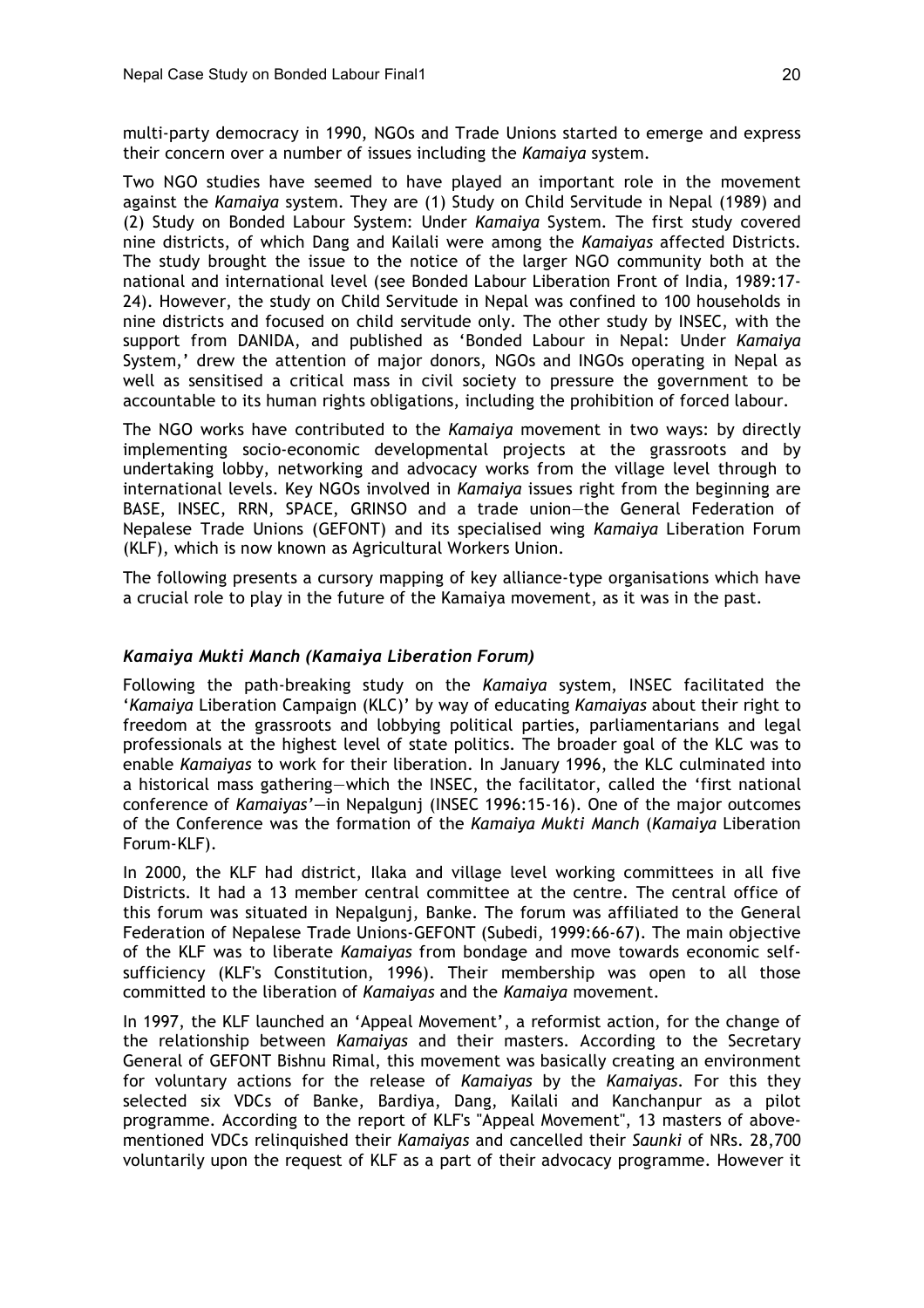has been observed that due to the lack of a socio-economic rehabilitation programme for released *Kamaiyas*, some of them were forced to work for the landlords.

### *Kamaiya Concern Group (KCG)*

The *Kamaiya* Concern Group was formed as a loose network of NGOs, INGOs, bilateral donors and intergovernmental organisations such as the ILO and UNICEF working on the issues of *Kamaiyas* on 12 January 1997 by a meeting of various agencies involved in the issues of *Kamaiyas* in the region. The members of KCG included the following organisations: DANIDA, ILO, Rural Reconstruction Nepal-RRN, Action Aid Nepal, Lutheran World Service-LWS, Group for International Solidarity-GRINSO, National Labour Academy, UNICEF, GEFONT, BASE, PLAN International, INSEC, Save the Children (US), and OXFAM Nepal.

The primary task of the KCG was to initiate dialogue with government for the abolition of the *Kamaiya* system, to make concerted and co-ordinated efforts for the elimination of the *Kamaiya* system (Minutes of the KCG meeting held on 12 January 1997). The *Kamaiya* Concern Group established its district level focal points in Banke, Bardiya, Kailali, Kanchanpur and Dang to facilitate education, awarenessraising, organisation building and livelihood support activities for *Kamaiyas*. At the national level, the KCG coordinated lobby, advocacy and networking for the abolition of the *Kamaiya* system. INSEC, one of KCG members, filed a writ petition in the Supreme Court for the complete ban on the *Kamaiya* system. The KCG launched a series of campaigns to pressurise the government of Nepal for the introduction of a "Bonded Labour Abolition Act" and formulation of a "High Level Commission on Bonded Labour". In addition to this, KCG also did media lobby to create awareness among landowners on the provision of the Constitution of Nepal 1990 article 20.

During the *"Maghi"* of 2000, the regional television of Mid and Far West Office telecasted KCG's appeal for not keeping bonded labour. However, after the declaration of the ban on the *Kamaiya* system on 17 July 2000, KCG became inactive primarily due to conflict and contradictions among its members after the July declaration. In a different role, however, almost all members of KCG are still active under other umbrella organisations, such as the Alliance for Human Rights and Social Justice.

### *Tharuwan Mukti Morcha*

The *Tharuwan Mukti Morcha* (*Tharu* Area Liberation Front) was founded in 1998 for the liberation of *Tharu*s from the various forms of exploitations, such as *Kamaiyas*. The main objective of *Tharuwan Mukti Morcha* is to liberate *Tharus* from *Kamaiyas, Kamlahar, Betha, Begar* and other feudal exploitation (The Mahima Weekly, 20 January 2000). It is believed that this *Morcha* is associated with the Communist Party of Nepal (Maoist) and operates as an underground peoples' organisation. Members of *Tharuwan Mukti Morcha* have taken action against feudal landlords as revenge against the exploitation of *Kamaiyas* and their sisters, daughters and wives. According to one of the members (who wants to be anonymous) of *Morcha*, they have support from the large majority of *Kamaiyas* in Bardiya who had experienced various forms of oppression (both physical and mental) by the landlords and state machinery (Karki 2001:113).

According to the Mahima Weekly of 20 January 2000, some of the activists of the *Morcha* were shot dead by police as Maoists. But, the insurgency is said to have forced some changes in landlord-*Kamaiya* relations. Local feudal landowners seem to have been more cautious and sensible in their behaviour with *Kamaiyas*. Most of the big landlords are not staying at their *Kothar* and have taken refuge at district headquarters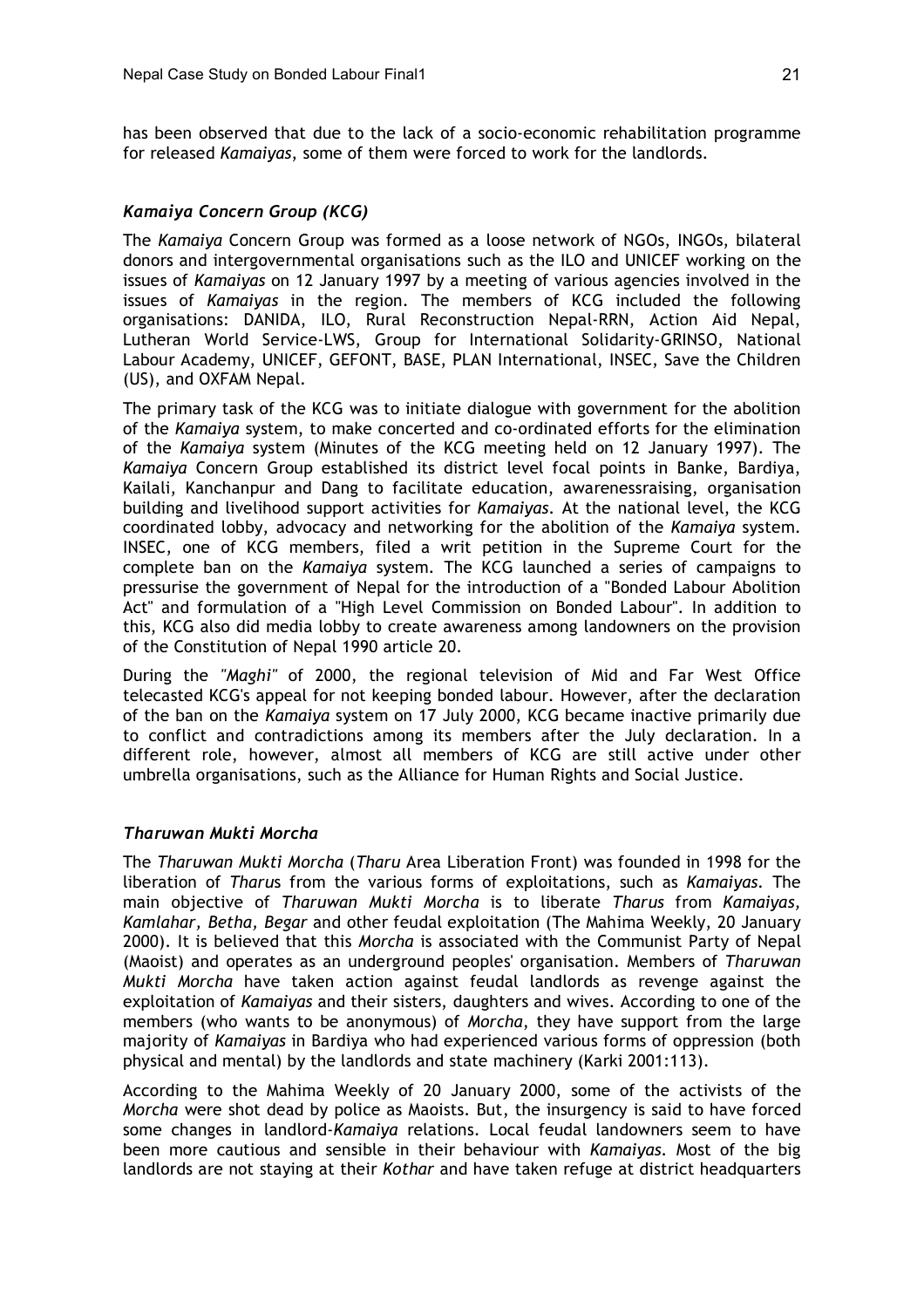and Kathmandu. The activists of *Tharuwan Mukti Morcha* state that their movement was guided by the Marxist, Leninist, and Maoist ideology, and their strategies were based on the principles of class struggle and class contradiction. (Karki 2001:113) quotes the chief of police in Bardiya as saying that the number of *Kamaiyas* increased in Maoist armed forces following the ban on the system, due in large part to the increased influence of the *Tharuwan Mukti Morcha* in the region.

## *Alliance for Human Rights and Social Justice- ALLIANCE*

ALLIANCE is an alliance of human rights organisations working on broader issues of human rights and social justice. According to Bhogendra Sharma, the founder coordinator of ALLIANCE, they are interested not only in the issues of civil and political rights but also in social, economic and cultural rights and rights to development. ALLIANCE key members are INSEC, CVICT, RRN, WOREC, and CWIN. On the issues of *Kamaiyas*, ALLIANCE has been organising a forum for dialogue and debate in Kathmandu. However, its members are active at the grassroots level on both the socioeconomic development and advocacy, lobbying and networking fronts. On 16 July 2000 the ALLIANCE was able to bring together the leaders of Nepali Congress the ruling party and CPN (UML) to express their opinion and commitment on the issues raised by the ongoing movement of *Kamaiyas* and their rehabilitation. Since the government declaration of the ban on the *Kamaiya* system on 17 July 2000, ALLIANCE has been raising concern on the lack of government will to rehabilitate *Kamaiyas* and is working as a pressure group. They have organised solidarity rallies in Kathmandu parallel to the various *Kamaiya* collective actions in the region.

## *Kamaiya Andolan Parichalan Shamittee* **and** *Kamaiya Mukti Shangharsha Shamittee*

*Kamaiya Andolan Parichalan Shamittee* (*Kamaiya* Movement Mobilisation Committee) was formed by Nepali NGOs after the INGOs, UN agencies and bilateral donor distanced themselves from an active involvement in KCG activities after the initiation of the May 2000 *Kamaiya* movement. They worked as a vehicle to mobilise *Kamaiyas* for their liberation. The *Shamittee* along with the support of other NGOs active in the region managed to bring *Kamaiyas* from all five districts in Kathmandu to pressurise the government to ban the *Kamaiya* system in Nepal.

As the *Kamaiya* movement intensified in May 2000, *Kamaiya* representatives from five Districts formed the *Kamaiya Mukti Shangharsha Shamittee* (*Kamaiya* Liberation Struggle Committee) on 4 July 2000. This is basically a *Kamaiyas* organisation attempting to take a lead role in the ongoing *Kamaiya* movement. However, in practice they have mostly ended up implementing 'suggestions' of NGOs and INGOs to mobilise *Kamaiyas* to take part in various collective actions.

In the build up of the *Kamaiya* movement, the dynamics, orientations and organisational limitations of groups involved remained complicated and complex at some times. Most of INGOs, NGOs and UN agencies wanted to limit this movement in and around the issues of human rights and local development. Contrasting this, groups such as *Tharuwan Mukti Morcha*, ALLIANCE and other left political parties wanted to take it further and relate with the broader struggle for challenging existing agrarian class relations, whereas the *Kamaiya Mukti Shangharsha Shamitttee* was just concerned with the cancellation of *Kamaiyas Saunki* and access to land as a way out for an alternative livelihood. Likewise, the activities of *Parichaland Shamittee* and KCG were very much driven by INGOs and the donor approach of looking at the issues and were vulnerable to withdrawal any time. Despite all these considerations, the *Kamaiyas* were organised into a singlemost issue: the fight against the evil practice.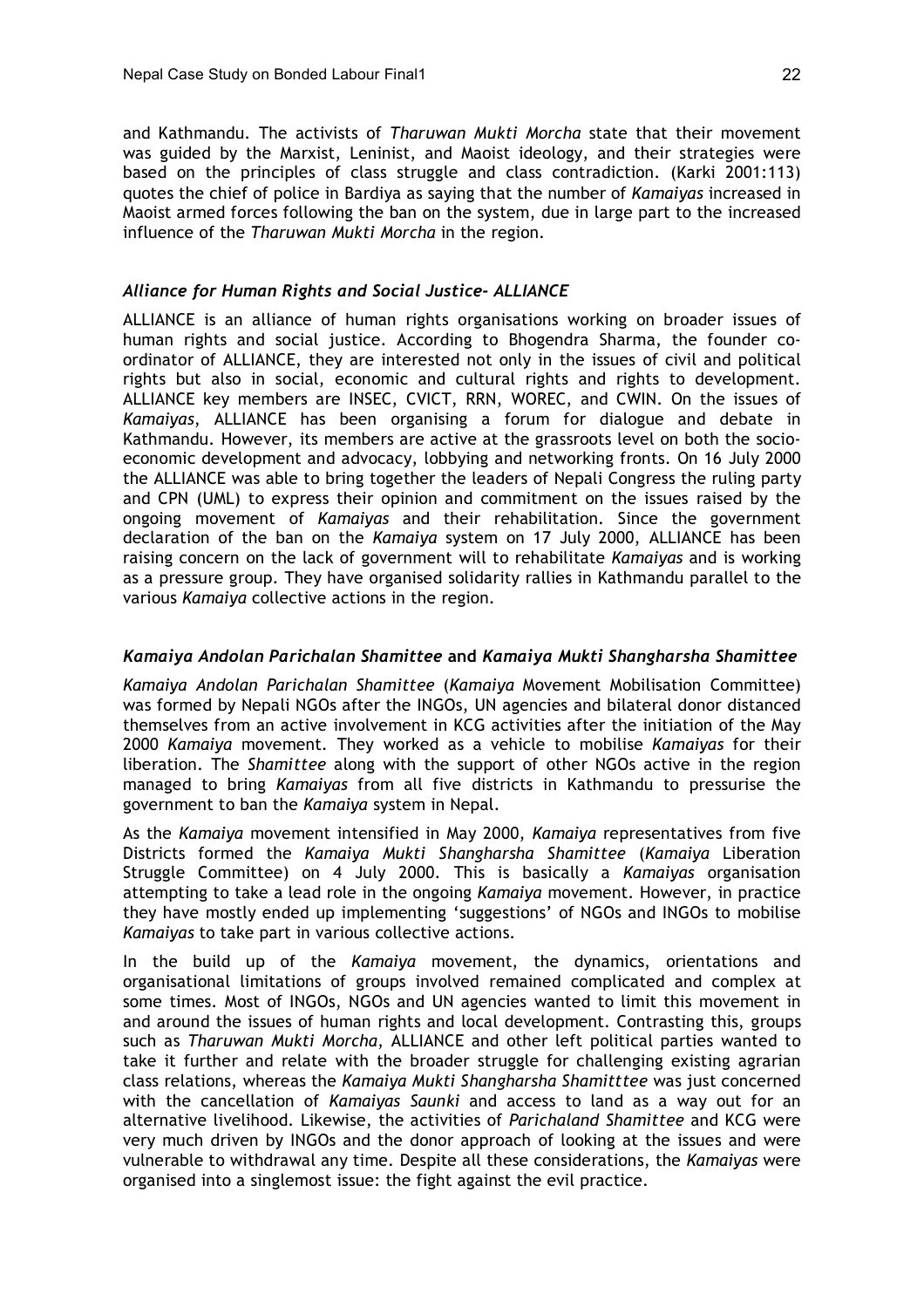#### **The Culmination of Both the Movement from 'Above' and 'Within'**

On 1 May, 2000 the *Kamaiya* movement took a new turn. Nineteen families of *Kamaiyas* working for the former forest minister in the Nepali Congress government in 1960, Mr. Shiva Raj Panta, came out of his house and claimed the minimum wage fixed for agricultural workers<sup>10</sup> by the government on 13 January 2000 to be effective from the date of last *Maghi*. They also argued that the *Kamaiya* system was against Nepal's 1990 constitution article 20(1) and several UN conventions and covenants to which Nepal is party. When Mr. Panta refused to comply with the rules and regulations related to forced labour and minimum wages, the 19 *Kamaiya* family (135 persons) filed a case against Mr. Panta at VDC office of Geta VDC of Kailali district. The VDC official informed them that Mr. Panta refused to be present at VDC office to discuss the problems. The VDC official also told them that the VDC did not have authority to deal with the issues raised by *Kamaiya* except fixation of the minimum wage. This forced *Kamaiyas* to move to the district headquarters of Dhangadi to appeal to the CDO on 12 May 2000. Their major demands were to cancel the *Saunki,* provide housing, food and other social security measures and abolish the *Kamaiya* system in the longer run.

Once they knew that the CDO was not going to take action on their appeal, the *Kamaiyas* with the support of KCG started a sit-in campaign in front of the Kailali CDO's office. In solidarity with the *Kamaiyas* of Geta VDC a series of parallel events were held for the abolition of the *Kamaiya* system throughout the region. In other words, issues raised by nineteen *Kamaiya* families from a small village of Kailali called Geta spread among several hundred *Kamaiyas* of Banke, Bardiya, Kailali, Kanchanpur and Dang district. Then on came a series of rallies and campaigns.

As a result of concerted efforts of *Kamaiya* activists, NGOs and INGOs, His Majesty's Government through a cabinet decision dated 17 July 2000 outlawed the practice of bonded labour prevalent under what was known as the *Kamaiya* system over centuries. The government announcement declared *Saunki,* the major binding element, illegal and expressed a commitment to framing a new law eliminating the bonded labour system. Making a statement of public interest at the House of Representatives and National Assembly, the then minister for Land Reforms and Management, Siddharaj Ojha, announced that "the cabinet meeting of today took a decision prohibiting anyone from employing any person as a bonded labourer throughout the kingdom of Nepal" (The Kathmandu Post, 18 July 2000).

In the same statement Minister Ojha confessed that "notwithstanding the constitutional and other legal provisions which prohibit the trafficking of any individual or the practice of slavery as well as exploitation of labourers in any form against one's will, bonded labour system had been existing in some parts of the country and the helpless and illiterate labourers were reeling under severe exploitation as bonded labourers" (ibid). Similarly, the government also declared that the act of working and making one work as a bonded labourer on the basis of any written or verbal bond or against the existing law would, thereafter, be punishable.

As soon as the decision was made public, dozens of *Kamaiyas* who were taking part in the sit-in campaign infront of Singha Darbar sang, danced and marched through the streets of the capital city before boarding buses bound for home (The Kathmandu Post, 19 July 2000). The decision made by government to abolish the *Kamaiya* system was

 $10$  The minimum wage for agricultural workers was fixed out of pressure created by NGOs, and has been catalytic to encourage *Kamaiyas* to leave their masters and claim thier wages as independednt agricultural workers.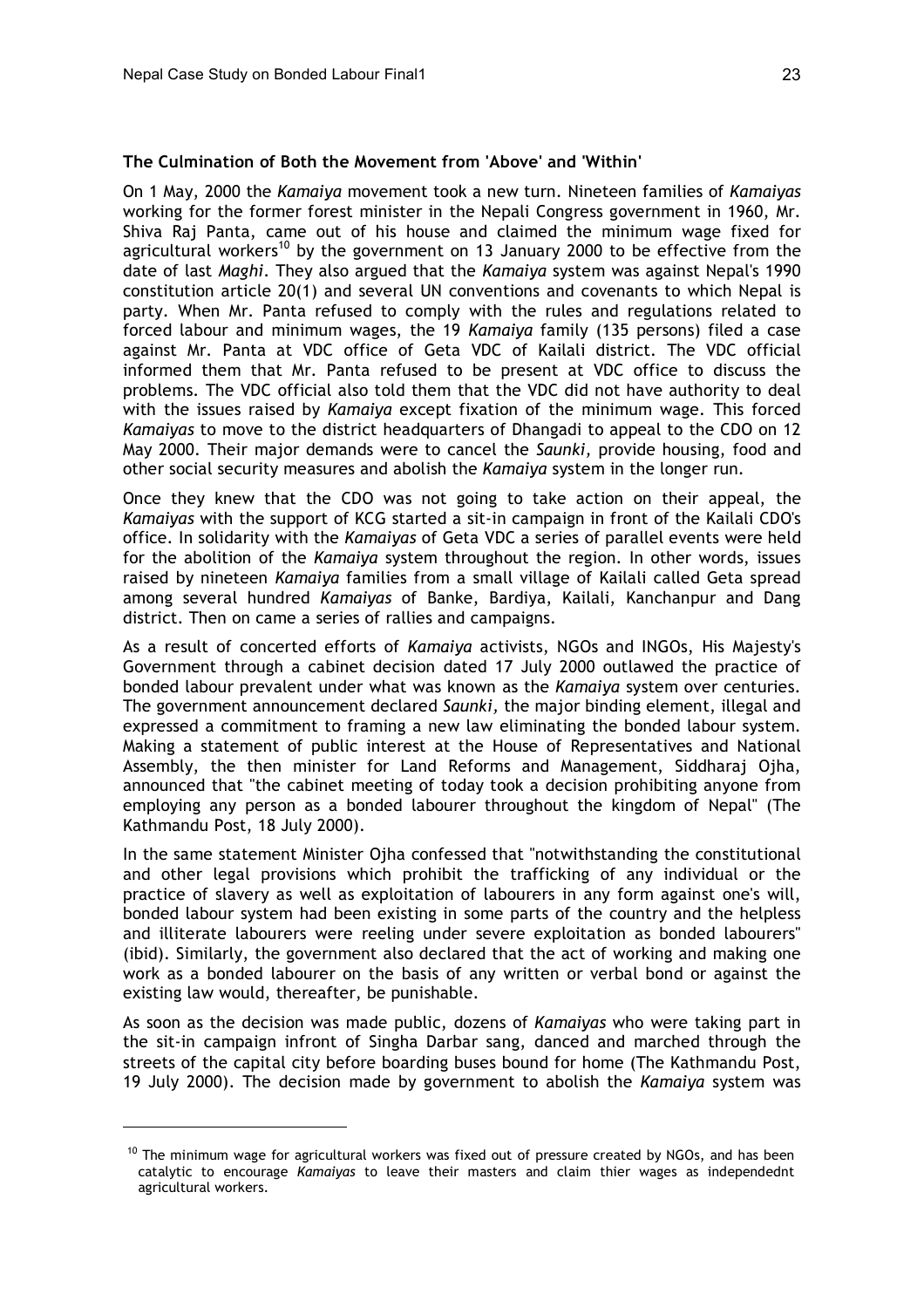also lauded by all major political parties, NGOs involved in lobbying, advocacy and networking against the system, including KCG, and several parliamentarian committees. At the grassroots level *Kamaiyas* themselves organised a series of victory rallies in all district headquarters.

Once the government decision was made public the landlords also started to organise. They formed *Kishan Hak Hita Manch* (Landowners' Rights Protection Forum). This act had led to direct confrontation between campaigners for *Kamaiya* liberation and landowners. Since the decision made to abolish the *Kamaiya* system was at the middle of the planting season of Nepal both *Kamaiyas* and landlords experienced dilemmas. In order to ease the tension between *Kamaiyas* and landlords, on 25 July 2000, the government made an appeal to recently liberated *Kamaiyas* "to co-operate with their ex-landlords and go back to the work in the fields" (The Kathmandu Post, 26 July 2000). In a press meet, the minister for Land Reforms and Management argued that "The *Kamaiya* need to forget the past and start co-operate with the farmers". In contrast, both *Kamaiyas* and landlords rejected the suggestions of government. *Kamaiya* activists in their victory rally in Kanchanpur on 27 July 2000 challenged the government's appeal and stated that they should be paid compensation for their forced labour from the landlords. Their response was that they would forget the past but its lesson would be carried on as a reference for the future.

The *Kishan Hak Hita Manch* organised a mass meeting at Pratappur village of Kailali district, in which some 8,000 landlords of the regions came together and criticised the government decision to abolish the *Kamaiya* system and cancel the 'debt' (The Kantipur, 28 July 2000). On 9 August 2000, the *Kishan Hak Hita Manch* also filed a writ petition in the Supreme Court of Nepal against the 'unilateral decision' of His Majesty's Government. In the petition, the *Manch* stated that, "the government decision to ban the *Kamaiya* system was against the contemporary laws related to the security of our property..." They also submitted a memorandum to the Prime Minister to withdraw the decision made in haste. In their memorandum, they also appealed the Prime Minister "to ban NGOs, who are trying to intensify class struggle between landowners and *Kamaiyas*..." (The Gorkhapatra, 13 August 2000). The movement by *Kishan Hak Hita Manch* was a 'social movement' to defend the status quo.

### **AFTER THE FREEDOM**

Although widely hailed as one of the most progressive decisions of the governments formed in the 1990s, it was made without proper arrangements for housing, food security and other arrangements required for rehabilitation. As soon as the government decision was known, the landlords started to threaten *Kamaiyas,* some of them were expelled from their *Bukura* and others were locked inside masters' houses for several days. Some of NGO activists such as members of BASE, INSEC, RRN, and GRINSO were asked to leave the village by the landlords in Banke, Bardiya, Dang, Kailali and Kanchanpur.

The biggest challenge to the government and the NGOs involved in the campaign against the *Kamaiya* system was to create an environment in which alternative rural livelihoods could be ensured. Four years after the 'liberation', the challenges stand intact.

The lack of ability—or a political will, as many observers argue—of the government to rehabilitate the 'liberated' *Kamaiyas*, the movement took a different turn from February 2001. According to The Kathmandu Post of 4 February 2001, at least 7,000 *Kamaiyas* forcibly occupied public land including the land owned by the Cotton Development Committee (CDC) of HMG/N in Bardiya. However, more than 300 riot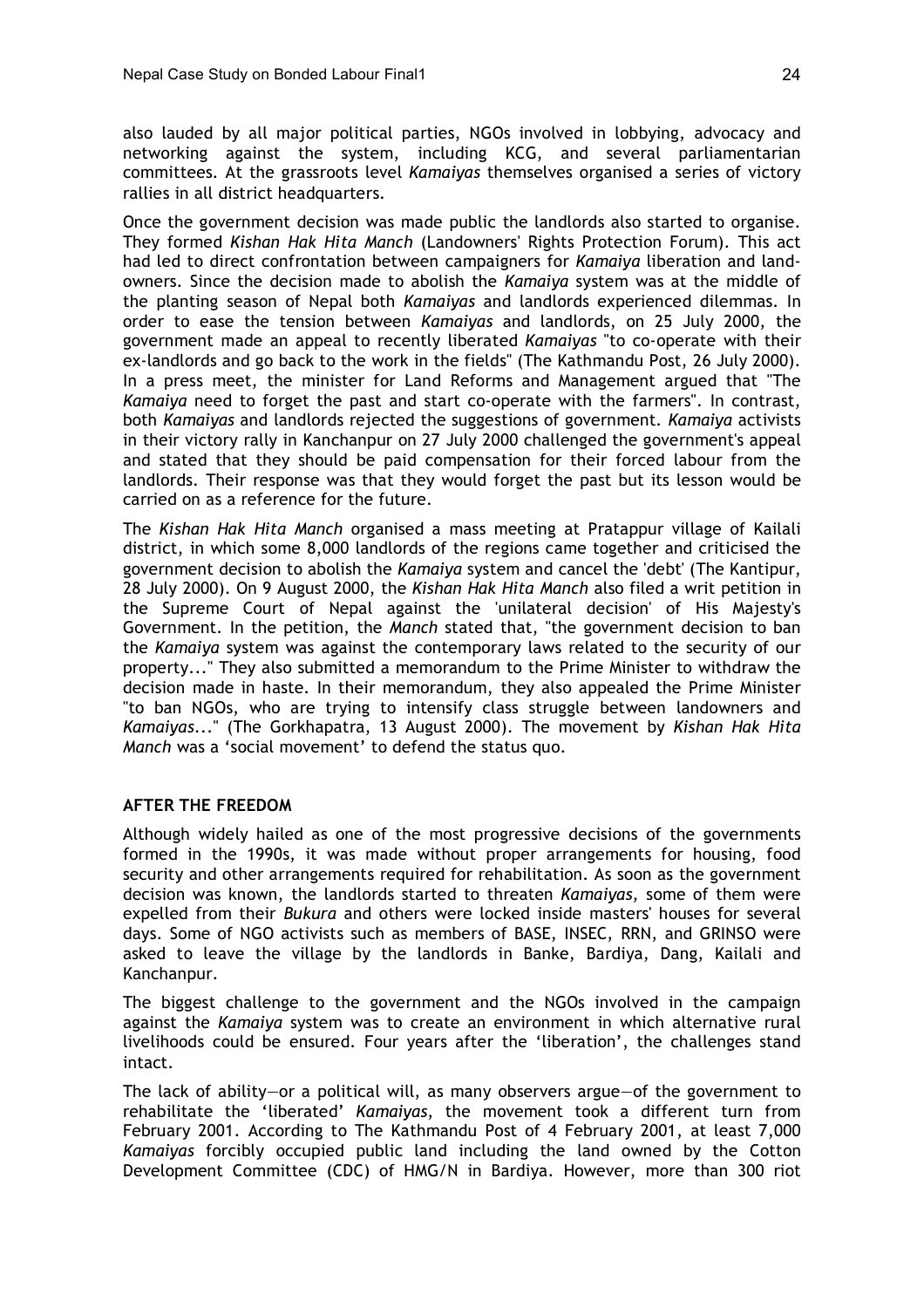police cordoned off the area forcing the *Kamaiyas* to leave. Soon after the *Kamaiyas* were chased away, the riot police set fire to their huts and the CDC tractors destroyed the crops they had planted to make sure that the *Kamaiyas* would not dare to occupy the land again (The Kathmandu Post, 4 February 2001). From then on, the search for land and land occupation by the *Kamaiyas* and their confrontation with riot police became an everyday phenomenon. The latest incidence of land capture by *Kamaiyas* was reported in July 2004. This time they captured the land belonging to Tikapur airport in Dhangadhi, one of the westernmost districts in Nepal. A total of 4,522 *Kamaiyas* of 868 households from Narayanpur, Dhansihapur, Durgauli, Pathraiya, Pratpapur, Chuha, Jankari Nagar, Joshipur, Thapapur, Manuwa and Tikapur Municipality in Kailali have distributed the land amongst themselves at the rate of ½ *kattha* a family. Now (until the end of December 2004), the airport, which remains mostly unused, is filled with makeshift camps. The *Kamaiyas* are formed into 60 groups, and the group leader is responsible for searching employment opportunities for its group members. The bitter reality is that the *Kamaiyas* are in a life and death battle with a fear of government comeback to demolish their huts.<sup>11</sup>

After the ban on the system, the government constituted a high-level Coordination and Monitoring Committee under the Deputy Prime Minister to identify and rehabilitate freed *Kamaiya*s. In the districts, District Coordination Committees were formed in all five districts headed by DDC chairpersons. The government also declared that it would immediately construct temporary camps for the liberated *Kamaiyas* and start the supply of short-term relief materials like tarpaulin, blankets and medicine.

The government identified 18,400 *Kamaiya* households in total. And they were grouped under four categories in the light of the possession of huts and land (Box 1). Ideally, the categorisation was to determine the kind of services in order of urgency. As such, those having nothing would get an immediate relief assistance ranging from makeshift shelters to food to basic clothing. But, it took some time for the government to move ahead after the 'liberation'.

The *Kamaiyas* waited helplessly but patiently for 6 months from July 2000. Seeing nothing coming to their aid until the end of 2000, they launched a new movement under the banner of the Kamaiya Liberation Struggle Mobilization Committee and Kamaiya Action Committee. Since then, both the Committees have launched agitations to get their rehabilitation completed, but things are yet to be settled.

In 2002, the government bowed to the series of pressures to come to the aid of *Kamaiyas*. It then started to distribute land to the category **A** and **B** *Kamaiya* families*,*

who were counted to be 13,450 in 2000*.* But by the time the land was to be distributed, some 1,430 went missing; the government could not locate them. The rest—12,019 *Kamaiya* families—were given a piece of land measuring 0.1343 in hectare on average (GEFONT 2004:76). But widespread anomalies have been reported in the land distribution. It is learnt that many *Kamaiyas* have got

 $\overline{a}$ 

|  | <b>Box 1: Categorisation of Kamaiyas</b> |  |
|--|------------------------------------------|--|
|--|------------------------------------------|--|

- Group **A** Totally landless Kamaiyas (8022)
- Group **B** *Kamaiyas* with a hut/house but no land (5428)
- Group **C** *Kamaiyas* with a hut/house and a piece of land upto 0.068 (1877)
- Group **D** *Kamaiyas* with a house and more than 0.068 hectare of land (3073)
- Source: *Ministry of Land Reform and Management*

<sup>11</sup> 'Rojgari napaunda mukta Kamaiya bhokbhokai (Liberated Kamaiyas going hungry in lack of employment),' Nepal Samacharpatra, 18 September 2004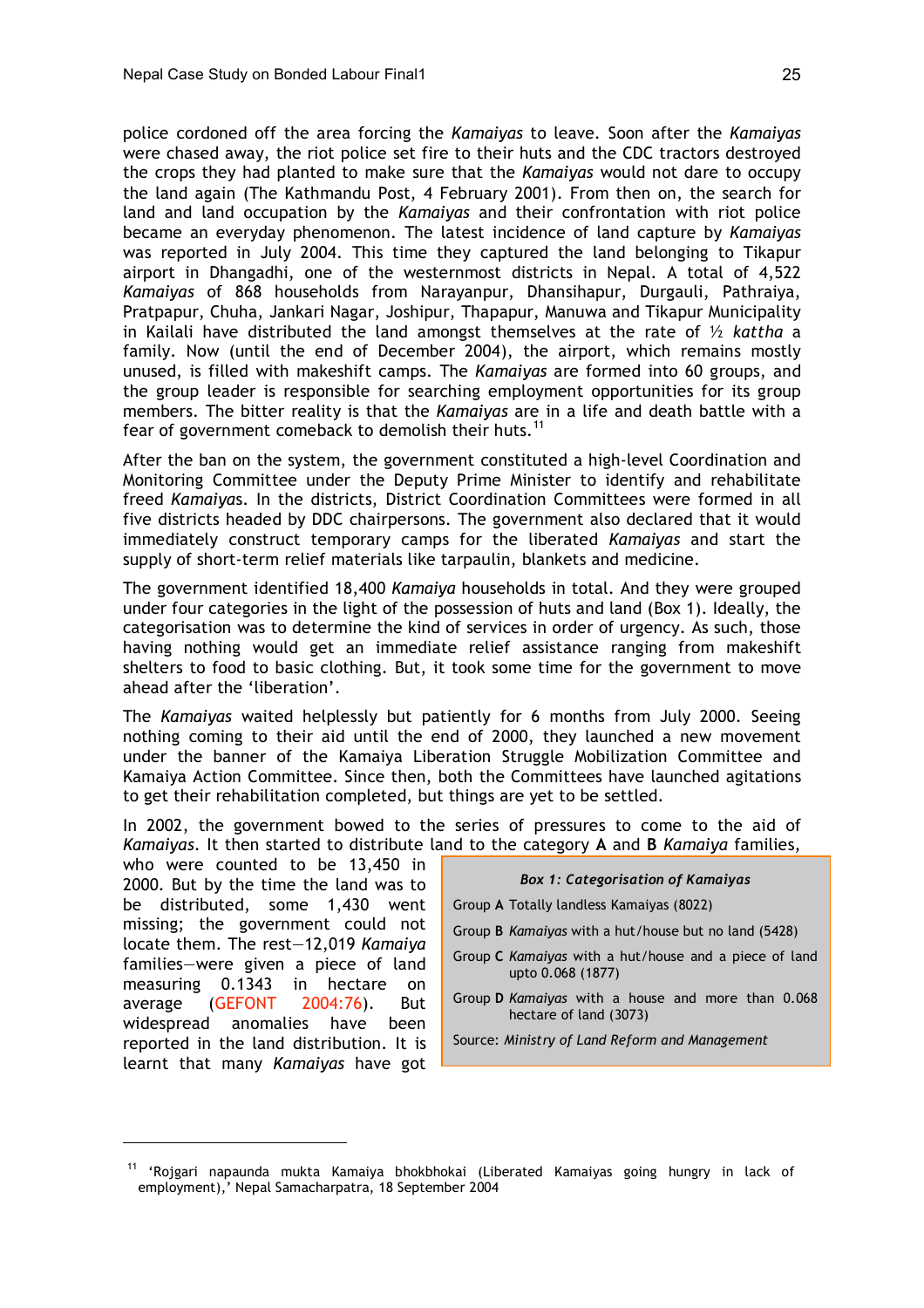land certificates, but no land at all.<sup>12</sup> The government is learned to have prepared another list to accommodate those who were missed previously in response to the pressure from the *Kamaiya* themselves and NGOs and trade unions working with them. But no action has been taken so far.

The other work the government has done in favour of *Kamaiyas* is the formation of an act—the *Kamaiya* Labour (Prohibiton) Act, 2002—defining *Kamaiya* labour as all the forms discussed under the 'Division of Labour' above. The Act echoed the points made public while declaring the system illegal, such as:

- Upon the commencement of the Act, persons working as Kamaiyas will be freed; no one shall maintain *Kamaiya* labour henceforth; any agreement (written or verbal) governing *Kamaiya* labour and *Kamaiya loan* is illegal
- Any property obtained by the creditor as a mortgage to credit *Kamaiya* loan must be returned back to the concerned person within three months following the commencement of the Act.
- The defaulters will be fined.

The Act is doubtlessly a progressive step, but it is very soft when it comes to penalties, which are limited to certain amount of fines.

In sum, between July 2000—when *Kamaiyas* were emancipated from slavery—and December 2004, the state of *Kamaiyas* is such that they have had a legal freedom from slavery but are still chained with structural slavery of want.

Referring to Indian experiences, Kumar (1984:977-978) argues that in the absence of rehabilitation programmes for liberated bonded labourers, they would be driven by poverty, helplessness and despair into serfdom once again. Anti-Slavery International also echoed the same warning "rehabilitation of the freed bonded labourer is even more important than the release…if such a labourer was to lose his employment…and lose source of livelihood and the 'remedy' would be worse than the 'disease'."<sup>13</sup>

### **Post Freedom Assessment by Kamaiyas**

In indepth interviews undertaken recently (November 2004) with ten *Kamaiyas* in various camps in Bardiya and Kailali on issues ranging from their freedom in 2000 to the rehabilitation scenario in 2004, all the respondents welcomed the freedom as a matter of generational achievement. Kanchhu Tharu of Kalika 4 Bardiya jubilantly says, "We got a big victory. Before the liberation, our labour was under the control of others [masters], now we control it and the labour-outcome goes for us and our children." Reflecting on the current situation of almost all *Kamaiyas* Jagat Ram Chaudhari of Dhandadhi Municipality, Kailali says "We are free but our condition is going from bad to worse in lack of rehabilitation. If the problems are not solved we may have to return to the masters as Kamaiyas." This was the assessment of all the ten respondents.

Eight respondents were critical of the role of external agencies vis-a-vis their freedom. While they are thankful for externally mobilised support in educating and organising them in the build-up to the freedom movement, they are remorseful for the postfreedom role of external agencies. Some complain that after freedom the *Kamaiyas* were left alone. Others see that the external agencies made them follow their

<sup>&</sup>lt;sup>12</sup> According to news commentary published in the Nepal Samacharpatra of 18 September 2004, of the 868 *Kamaiya* families residing in a captured airport in Kailali, 104 have had land certificates, but not land. Also see, Lamichhane 2003:90.

<sup>13</sup> http://www.antislavery.org/ arch/ submission1997%D08india.htm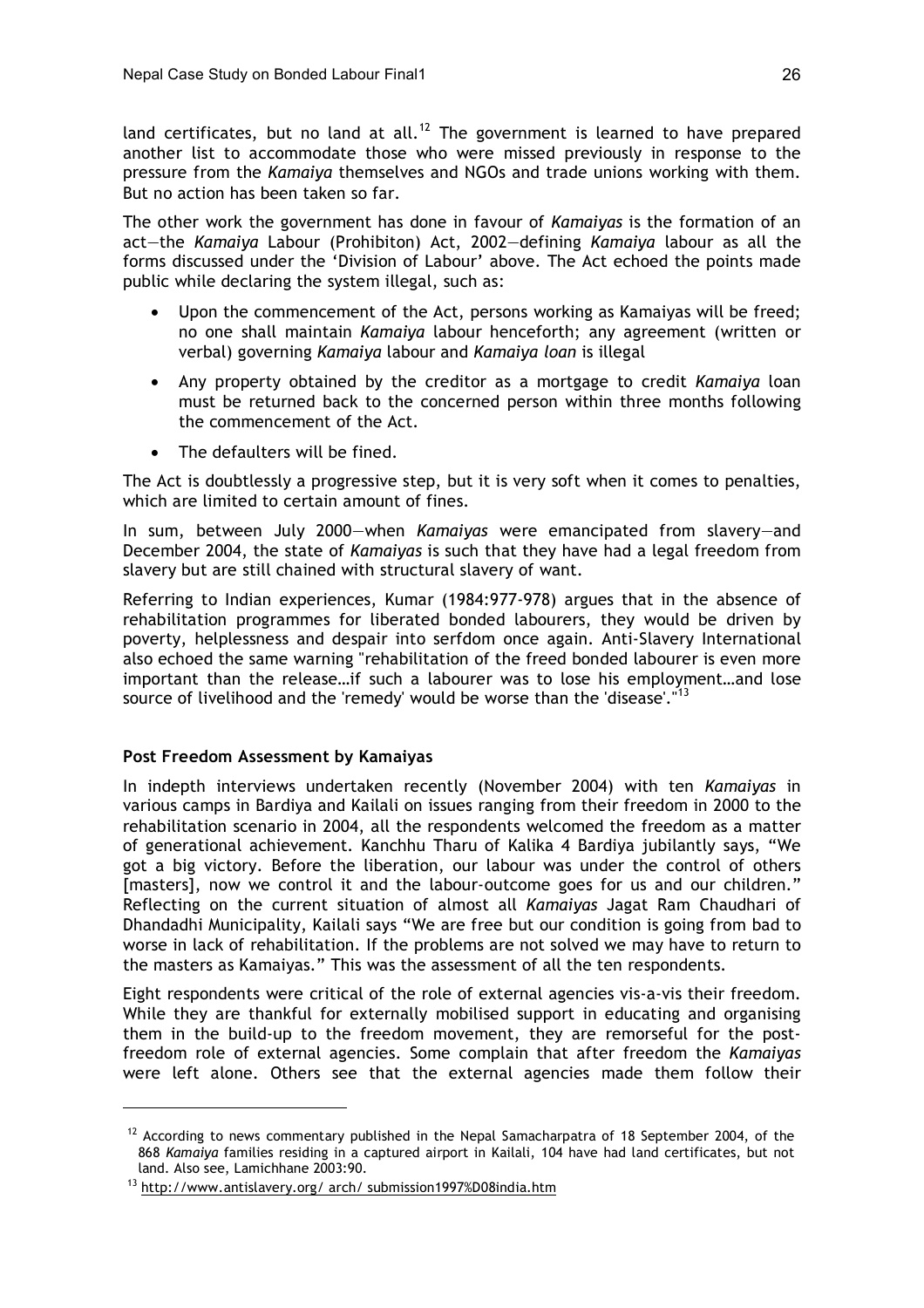organisational programmes rather than supporting what *Kamaiyas* wanted done, thus making them dependent. Mahesh Kumar Chaudhari of Hasuliya, Kailali goes a step further in criticising external agencies: "They are not transparent and fair. They [NGOs, as he referred to] are now dividing the kamaiyas amongst themselves."

"Following the freedom in 2000, we have increased awareness about the value of educating children. We now learned that it was not the god who made us and our children Kamaiyas. It was the trick of the exploiters." Kanchhu Tharu of Bardiya was comparing his life before and after the freedom. But, as everyone interviewed noted, their freedom landed in incompleteness. Sukdaiya Chaudhary of Pathraiya, Kailali summarises the basics that would complete their freedom: "Complete freedom is the state when we have freedom from poverty, when our children have free education, when we have drinking water services available and access to productive land for employment. The government has to have a long term planning" to ensure all this happens. Theirs are simple demands. If fulfilled, they will have a real freedom from the yoke of feudal remnants. But the government of the day and those in future have to act with a strong political commitment. If they ready themselves for giving up the benefit they would gain from maintaining slavery, the slavery sustained under the *Kamaiya* system would end once and for all.

### **CONCLUSION**

The *Kamaiya* system—that is so deeply rooted in the feudal history of Nepal—is resisting abolition as it is beneficial to a certain group of people. Unfortunately, it is this group that has a say in the governance and governing structures of the country. And the group and the system dominated by them do not act until they are forced to by a decisive pressure. The concerted and focused movement by *Kamaiya*s themselves will only be decisive.

The *Kamaiya* movement before the 1990s can be seen as amorphous, poorly organised, and spontaneous collective behaviour and action (Karki 2001:123). According to Bulmer (1995:60) these are the basic characteristics of social movements in the beginning. The strategies used by the *Kamaiyas* in the pre-1990 era were essentially 'primitive' in their outlook. When they shouted slogans against exploitation and oppression by their masters/landlords, they also very often shouted for the long life of the King and Queen, holding the traditional view that if the King and Queen knew, they would not tolerate the situation. Most of these movements met a tragic end suppressed by government forces with the support of local ruling elites and feudals.

The movements after the 1990s are better organised with alliances with NGOs, INGOs and progressive political forces determined to fight against the whole system. One of the factors stimulating a concerted *Kamaiya* movement is the restoration of multi-party democracy and the open political environment that existed in the country after 1990. *Kamaiyas* managed to get external support from NGOs, INGOs and some party politicians. As a result, the government was forced to ban the whole system although the henious tentacles of the system are yet to be finished. It appears that the movement and campaigns against the *Kamaiya* system have built on the assumption that once the *Kamaiya* system was abolished justice would be established and all forms of inequalities would be removed. This assumption diverted the attention away from the adverse role the structurally unequal socio-economic relationships had played over centuries.

But, as Karki (2001:125) argues, if a movement fails to address structural issues of the problem, bans and formulation of laws, the historical problem like the *Kamaiya* system will continue to survive and structural conditions may reproduce chronic inequalities.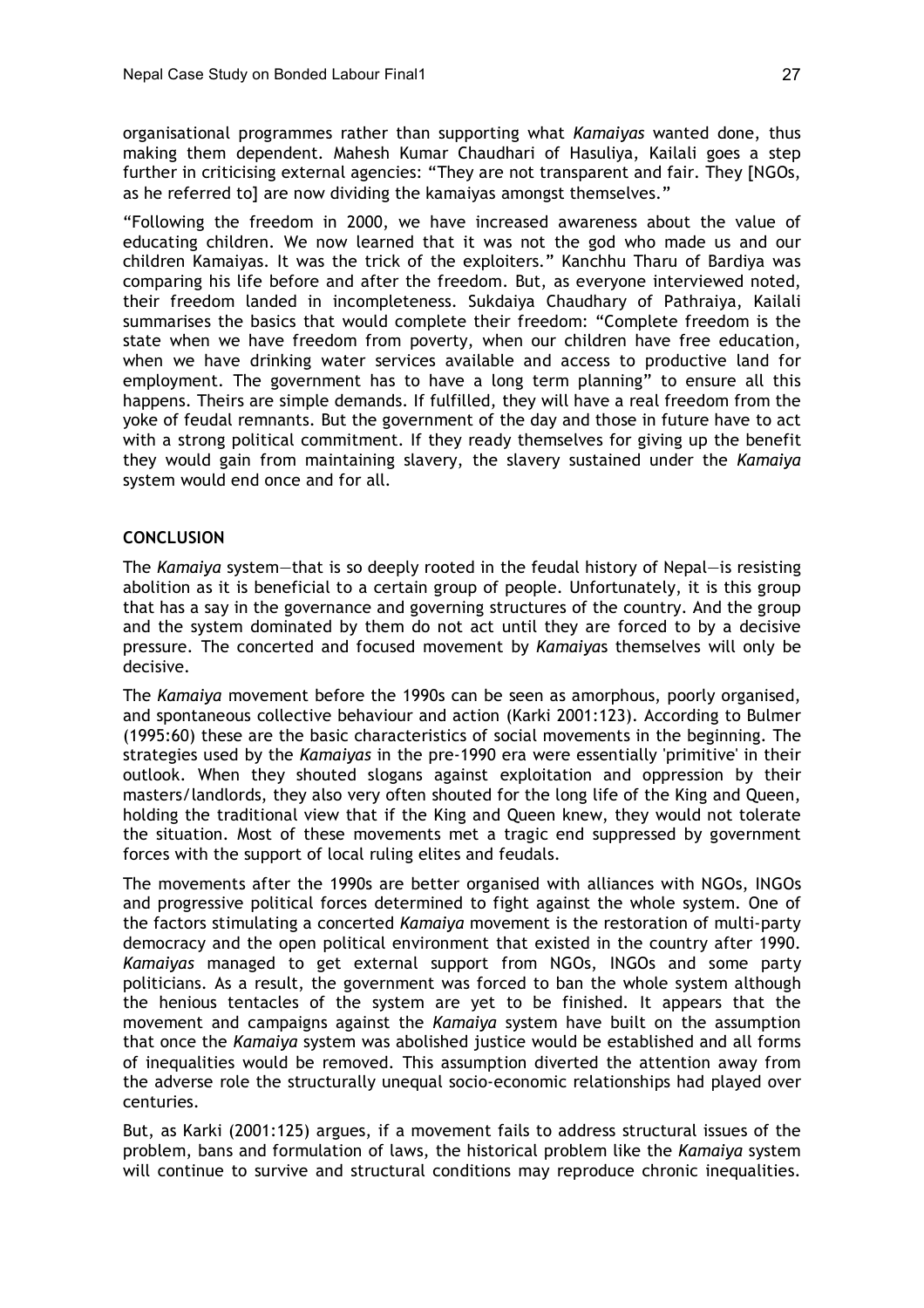The ban on the *Kamaiya* system did not address other associated issues such as alternative livelihoods through a proper rehabilitation package, which the *Kamaiyas* have been demanding for the last four years. Unless the *Kamaiya* movement in the days ahead is linked to broader movements for bringing changes in the existing unequal agrarian relations, whatever achievements have been gained may relapse into irrelevance as some *Kamaiyas* have already started to worry.

#### **References**

- Karki, AK (2001) *The Politics of Poverty and Movement from Below in Nepal*. Unpublished PhD Thesis submitted to the School of Development Studies at the University of East Anglia, UK.
- Robertson, and Mishra, S (1997) *Forced To Plough: Bonded Labour in Nepal's Agricultural Economy*, Kathmandu; Antislavery International and Informal Sector Service Centre.
- Bista, DB (1991, Reprint 1996) *Fatalism and Development: Nepal's Struggle for Modernization*. Patna: Orient Longman
- BLLF (Bonded Labour Liberation Front) (1989) *In to that Heavan of Freedom? Report of South Asian Seminar on Child Servitude.* New Delhi: BLLF
- UN (United Nations) (1994) *A Compilation of International Human Rights Instruments, Volume I (First Part) Universal Instruments*. New York and Geneva: United Nations
- Brass, T (1999) *Towards a Comparative Political Economy of Unfree Labour: Case Studies and Debates.* Frank Class: London
- Sharma, S and Thakurathi, M. (1998) *A Revisit to the Kamaiya System of Nepal*, Kathmandu: INSEC.
- Ministry of Labour and Social Welfare (1984) (unpublished) *A Study on Bonded Labour*, A Report of HMG/N Study on Bonded Labour, Singhadabar, Kathmandu. (This Report is available at the author's library).
- Subedi, T (1999) Bonded Labour in Nepal: A Sociological Study of *Kamaiya* System in Khairichandanpur VDC of Bardiya District, Master Degree Thesis, Central Department of Sociology/Anthropology, Tribhuvan University, Kathmandu, Nepal.
- BASE (1995) *Kamaiya Report, 2051* Dang: Backward Society Education (BASE)
- Paudel, MM and Niraula, BB (1998) (unpublished) *Gender and Child Issues Under Kamaiya System in Mid and Far-Western Tarai of Nepal*, A study Report Prepared for Action Aid Nepal, Kathmandu.
- Rankin, KN (1999) The Predicament of Labour: *Kamaiya* Practices and the Ideology of "Freedom", in Skar, Harald O. et al (Eds), *Nepal: Tharu and Tarai Neighbours, Bibliotheca Himalayaca*, Series: III Vol. 16, Kathmandu: EMR Publication.
- ILO (1995) Child Labour in Nepal Vol. II An overview and a Proposed Plan of Action Prepared for the National Workshop as Policy and Programming on Child Labour held by the IPEC/ILO in Collaboration with the MOL/HMG, Kathmandu 22 - 25 August, 1995.
- I B Schou (1999) "Everything Looked So Nice", *Face to Face Newsmagazine* Vol. 21, No. 17
- Chaudhari, S (1996) "Kamaiya Pratha Ra Kamaiya Haru Lai Herda" (Kamaiya System: An Observation), *The Bikash (Development)* Vol.4, Issue 8, pp 38 - 42.
- INSEC (Informal Sector Service Centre) (1992) *Bonded Labour in Nepal: Under Kamaiya System*, Kathmandu: INSEC.
- INSEC (1998) *A Revisit to the Kamaiya System of Nepal*, Kathmandu: Informal Sector Service Centre-INSEC.
- Regmi, M.C. (1972 reprint 1999) *A Study of Nepali Economic History 1768-1846*, Delhi: Adroit Publishers.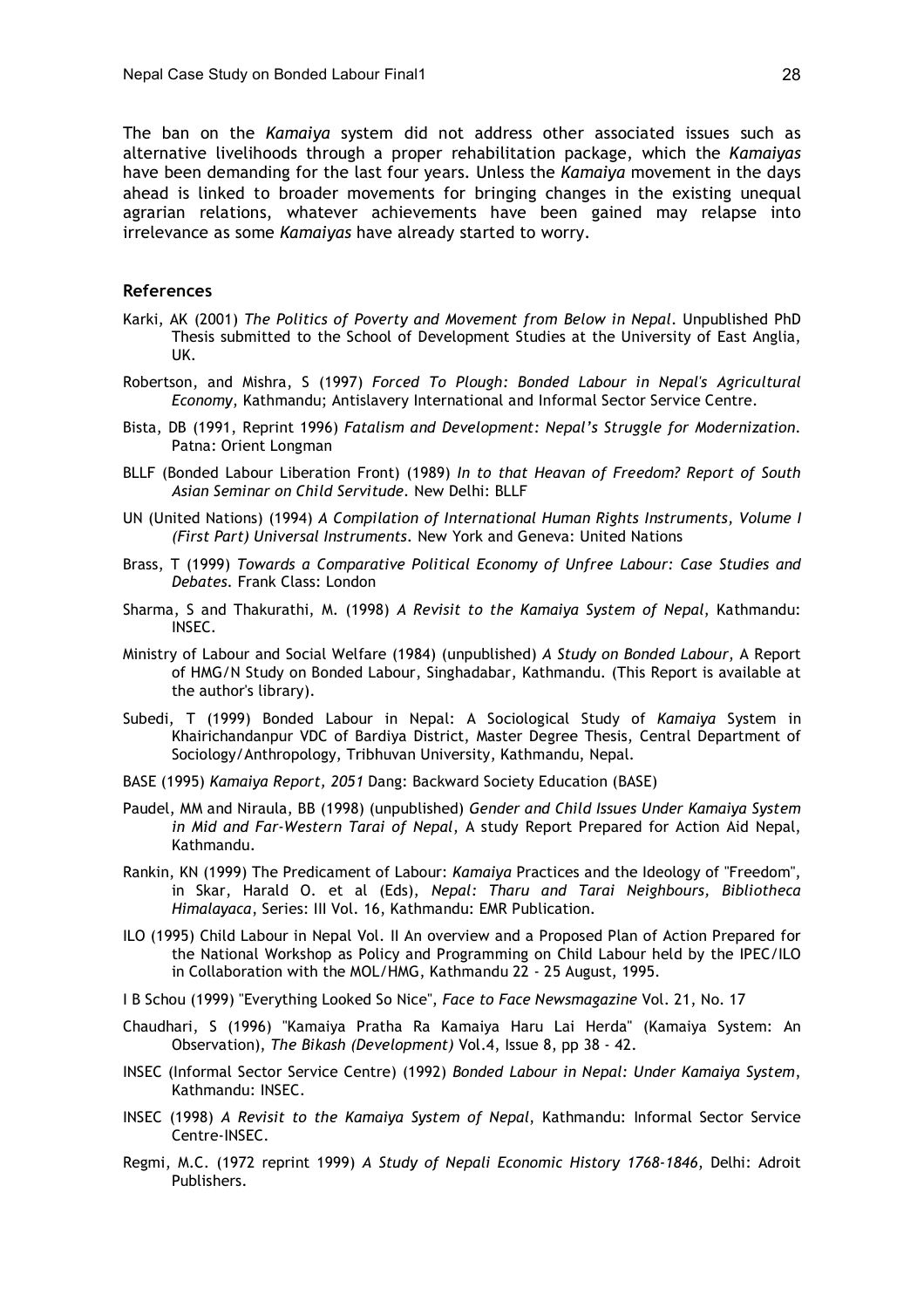- SPACE (1996) (Unpublished) *Participatory Action Research with the Tharus in Bardiya*, A Research Report, Kathmandu: SPACE.
- INSEC (1992a) *Bonded Labour in Nepal: Under Kamaiya System*, Kathmandu: INSEC.
- Kothari, S (2001) (unpublished) A Million Mutinies Now: Lesser-Known Environmental Movements circulated through email in 2001.
- Level Land Reform Commission- 2051(2051BS), A Report Submitted to the HMG/Nepal by High level Land Reform Commission.
- *Sukumbasi* Samasya Samadhan Aayog-SSSA (1995a) *Sukumbasi* Samasya Samadhan Aayog Ko Samchhipta Simbhabalokan Abam Karya Pragati Bibaran (A Brief Review of Landless Peoples' Problems Solving Commission and its Work Progress), Kathmandu: SSSA. (This report is available at author's library in Kathmandu).
- INSEC (1996) *Plight of the Kamaiyas*: A Report of the *Kamaiya* Conference, INSEC: Kathmandu
- Dahal, D.R. (1999) Impact of Globalisation in Nepal: Trade Union Perspectives, in Dahal, M.K. (Ed.) *Impact of Globalisation in Nepal*, Kathmandu: Nepal Foundation for Advance Studies.
- GEFONT (General Federation of Nepalese Trade Unions) (undated report) *Aanalysis of the Efectiveness of Interventions for the Release and Rehabilitation of Bonded Labour in Nepal* Kathmandu: GEFONT (Unpublished)